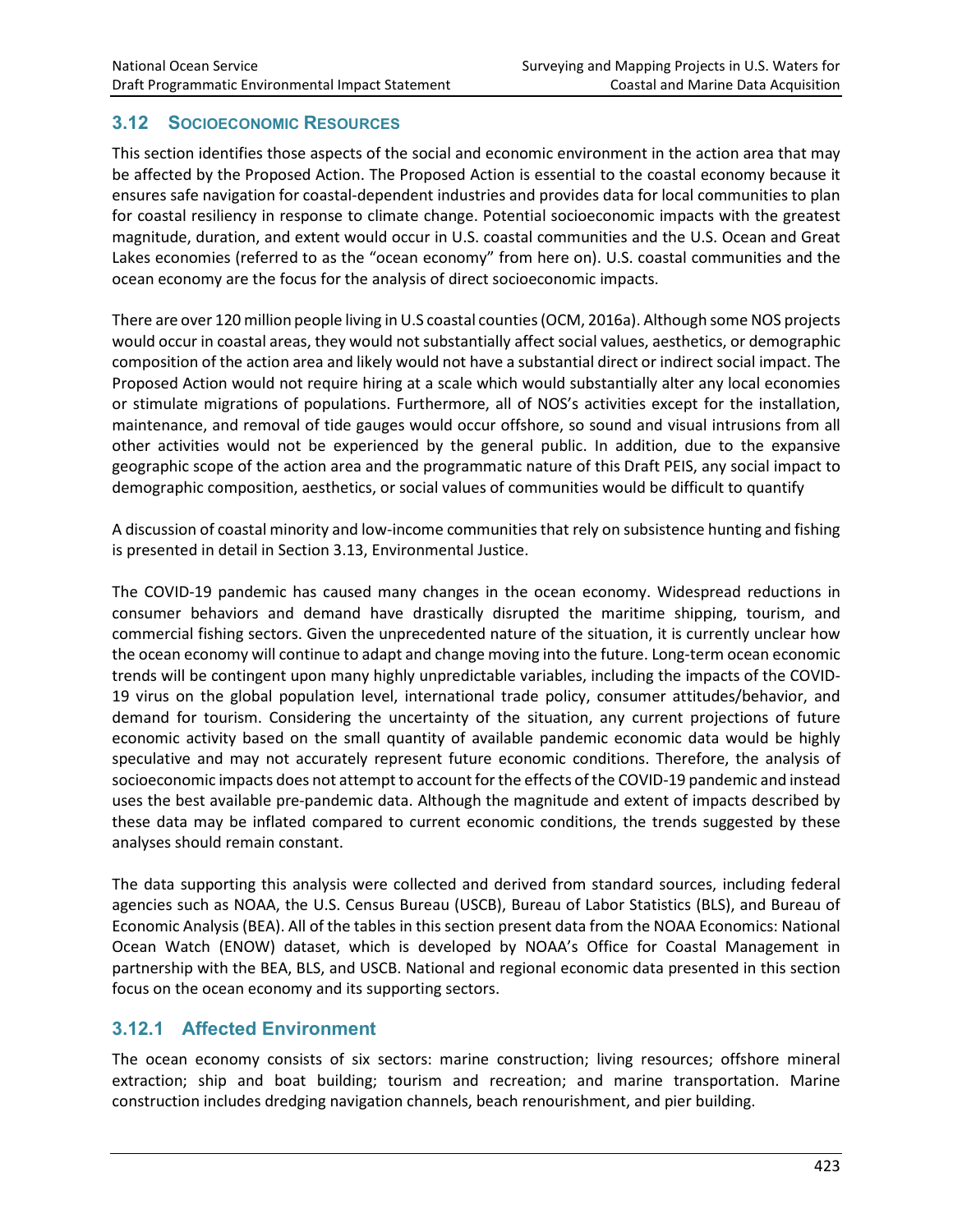In 2016, the ocean economy's 154,000 business establishments employed about 3.3 million people, paid \$129 billion in wages, and produced \$304 billion in goods and services (OCM, 2016b). As described in the 2019 NOAA Report on the U.S. Ocean and Great Lakes Economy, this accounted for 2.3 percent of the nation's employment and 1.6 percent of its gross domestic product (GDP) in 2016. Employment in the ocean economy rose 2.7 percent (adding 85,000 jobs) from 2015 to 2016 – faster than the national average employment growth of 1.7 percent. To put this in perspective, the ocean economy generated a larger share of the U.S. economy in 2016 than many better-known economic activities such as crop production, telecommunications, and building construction. In 2016, the ocean economy employed more people than these three sectors combined (OCM, 2019).

National data by industry sector for the ocean economy in 2016 are shown below in **Table 3.12-1**. The tourism and recreation sector was the largest in terms of establishments, employment, wages, and contribution to GDP.

| <b>Industry Sector</b>             | <b>Establishments</b> | <b>Employment</b> | <b>Wages</b><br>(5000) | <b>Contribution to</b><br>GDP (\$000) |
|------------------------------------|-----------------------|-------------------|------------------------|---------------------------------------|
| <b>Tourism and Recreation</b>      | 125,972               | 2,367,746         | 58,727,878             | 124,232,520                           |
| <b>Marine Transportation</b>       | 10,191                | 467,453           | 32,726,192             | 64,313,381                            |
| <b>Offshore Mineral Extraction</b> | 4,960                 | 132,007           | 20,241,667             | 80,130,037                            |
| <b>Living Resources</b>            | 8,517                 | 87,869            | 3,941,825              | 11,292,923                            |
| <b>Marine Construction</b>         | 3,053                 | 45,092            | 3,267,443              | 6,397,310                             |
| Ship and Boat Building             | 1,751                 | 157,912           | 10,521,187             | 17,498,842                            |
| <b>Total</b>                       | 154,492               | 3,258,081         | 129,426,193            | 303,865,013                           |

**Table 3.12-1. U.S. Ocean and Great Lakes National Economy by Sector (2016)**

Source: OCM, 2016b

National data by region for the ocean economy in 2016 are shown in **Table 3.12-2**. The Mid-Atlantic Region had the most establishments (41,407) and employees (787,652) compared to the other regions; but the Gulf of Mexico paid the most in wages (about \$33.6 billion) and produced the most in goods and services (about \$104 billion).

| <b>Region</b>         | <b>Establishments</b> | <b>Employment</b> | <b>Wages</b><br>(5000) | <b>Contribution to</b><br>GDP (\$000) |
|-----------------------|-----------------------|-------------------|------------------------|---------------------------------------|
| Mid-Atlantic          | 41,407                | 787,652           | 2,937,154              | 57,192,282                            |
| <b>Gulf of Mexico</b> | 24,570                | 598,311           | 33,607,076             | 104,355,021                           |
| West                  | 32,887                | 733,118           | 29,517,336             | 62,118,004                            |
| Southeast             | 18,888                | 402,438           | 11,108,623             | 24,650,323                            |
| Northeast             | 15,185                | 260,056           | 9,775,768              | 19,253,186                            |
| <b>Great Lakes</b>    | 14,805                | 310,855           | 8,835,522              | 19,027,089                            |
| North Pacific         | 2,412                 | 47,561            | 2,744,865              | 8,643,807                             |
| Pacific               | 4,338                 | 118,083           | 4,465,464              | 8,625,298                             |
| <b>Total</b>          | 154,492               | 3,258,074         | 102,991,808            | 303,865,010                           |

# **Table 3.12-2. U.S. Ocean and Great Lakes National Economy by Region (2016)**

Source: OCM, 2016b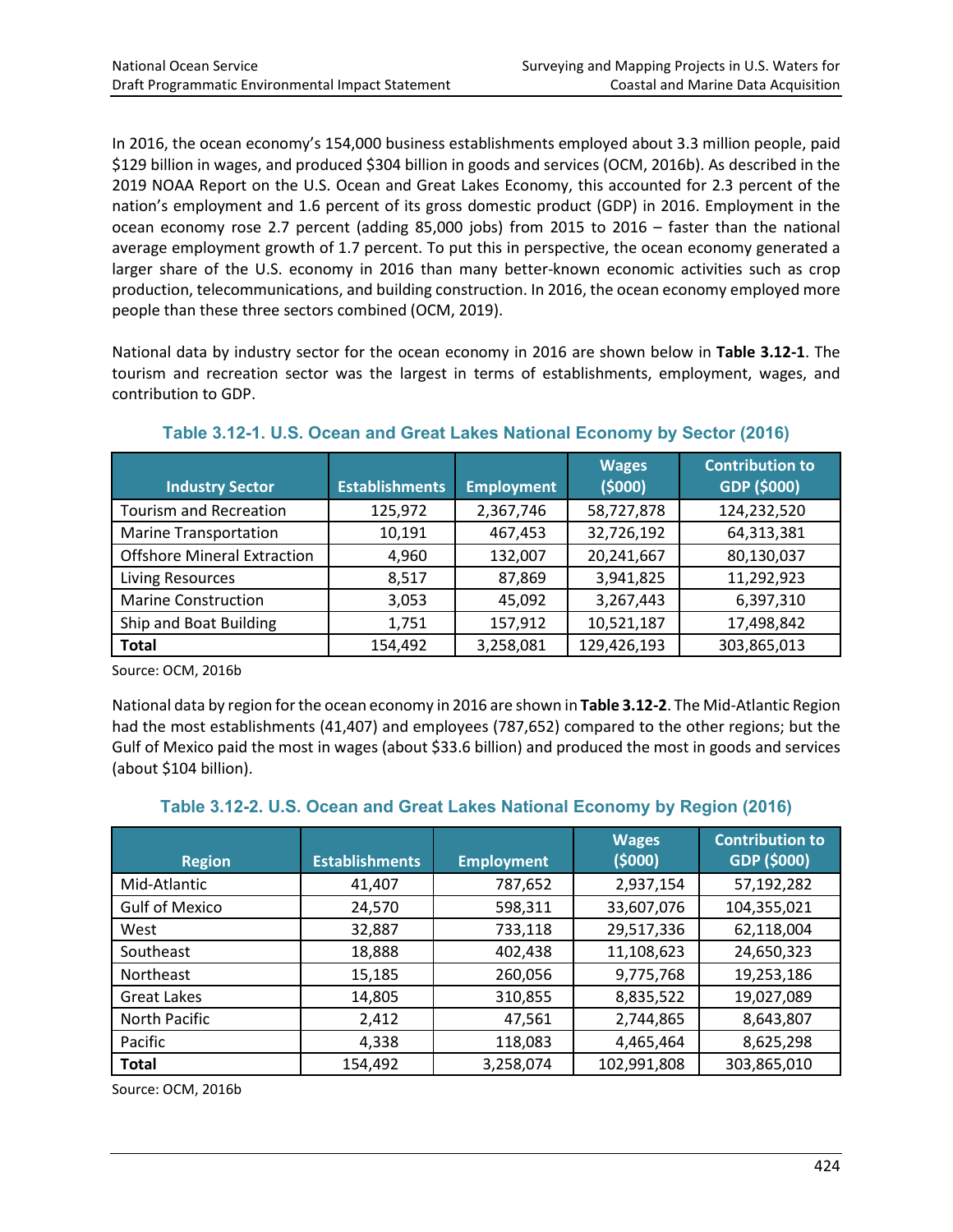Note: Totals from Table 3.12-2 may not exactly match the total or the "All Ocean Sectors" row from Table 3.12-1 due to rounding.

Economic data from NOAA's ENOW 2016 dataset are presented below in Sections 3.12.1.1 through 3.12.1.6 for each of the six sectors that compose the ocean economy, highlighting the importance of contributions from ocean and Great Lakes-dependent activities to the nation's economy. As stated above, NOS data acquisition informs charting that provide for safe navigation that is crucial to the ocean economy. NOS data serve a variety of users including commercial and recreational mariners, emergency and coastal managers and responders, researchers, educators, and others. Furthermore, these data provide information that is essential for coastal resiliency planning for coastal communities, particularly on the East Coast.

# **3.12.1.1 Tourism and Recreation**

In 2016, the tourism and recreation sector of the ocean economy had more business establishments and employed more people than all the other five sectors combined. It was also the largest sector measured in terms of GDP, accounting for about 41 percent of the total ocean economy. This sector includes a wide range of businesses that attract or support ocean-based tourism and recreation: eating and drinking places, hotels and lodging, scenic water tours, parks, marinas, recreational vehicle parks and campsites, and associated sporting goods manufacturing (OCM, 2019).

While this sector employs more people and pays more in total wages than any of the other sectors of the ocean economy, the seasonal nature of the activities and the large number of part-time jobs (which are often held by students and others just entering the workforce) accounts for the relatively low average annual wages for employees (\$25,000). From 2015 to 2016, tourism and recreation gained 73,000 jobs, accounting for most of the employment growth in the ocean economy. The majority of the jobs are in hotels and restaurants. These two industries together account for 94 percent of employment and 92 percent of GDP in this sector. Although vacationers stay at hotels and eat in restaurants, many of the coastal and oceanic amenities that attract visitors are free, such as beach visitation and swimming. These "nonmarket" activities generate no direct employment, wages, or GDP. However, they are usually key drivers for all of the market-based activity, and can be greatly affected by ecosystem health, water quality, and the associated aesthetics (OCM, 2019).

California and Florida are the two major contributors to the sector, accounting for more than one-third of the sector's total employment and GDP in 2016 (OCM, 2019). A summary of the tourism and recreation sector by region is shown in **Table 3.12-3** below.

| <b>Region</b>         | <b>Establishments</b> | <b>Employment</b> | <b>Wages</b><br>(5000) | <b>Contribution to</b><br>GDP (\$000) |
|-----------------------|-----------------------|-------------------|------------------------|---------------------------------------|
| Mid-Atlantic          | 36,407                | 600,271           | 16,520,850             | 34,367,599                            |
| West                  | 27,363                | 535,852           | 14,075,099             | 29,398,853                            |
| <b>Gulf of Mexico</b> | 16,249                | 338,837           | 7,096,812              | 14,781,708                            |
| Southeast             | 15,502                | 335,204           | 7,611,164              | 16,378,267                            |
| <b>Great Lakes</b>    | 12,355                | 240,214           | 4,929,997              | 11,097,080                            |
| Northeast             | 12,458                | 189,098           | 4,520,523              | 9,732,781                             |
| Pacific               | 4,020                 | 105,573           | 3,439,781              | 7,400,476                             |
| North Pacific         | 1,618                 | 22,691            | 533,652                | 1,075,758                             |

#### **Table 3.12-3. Tourism and Recreation Sector by Region (2016)**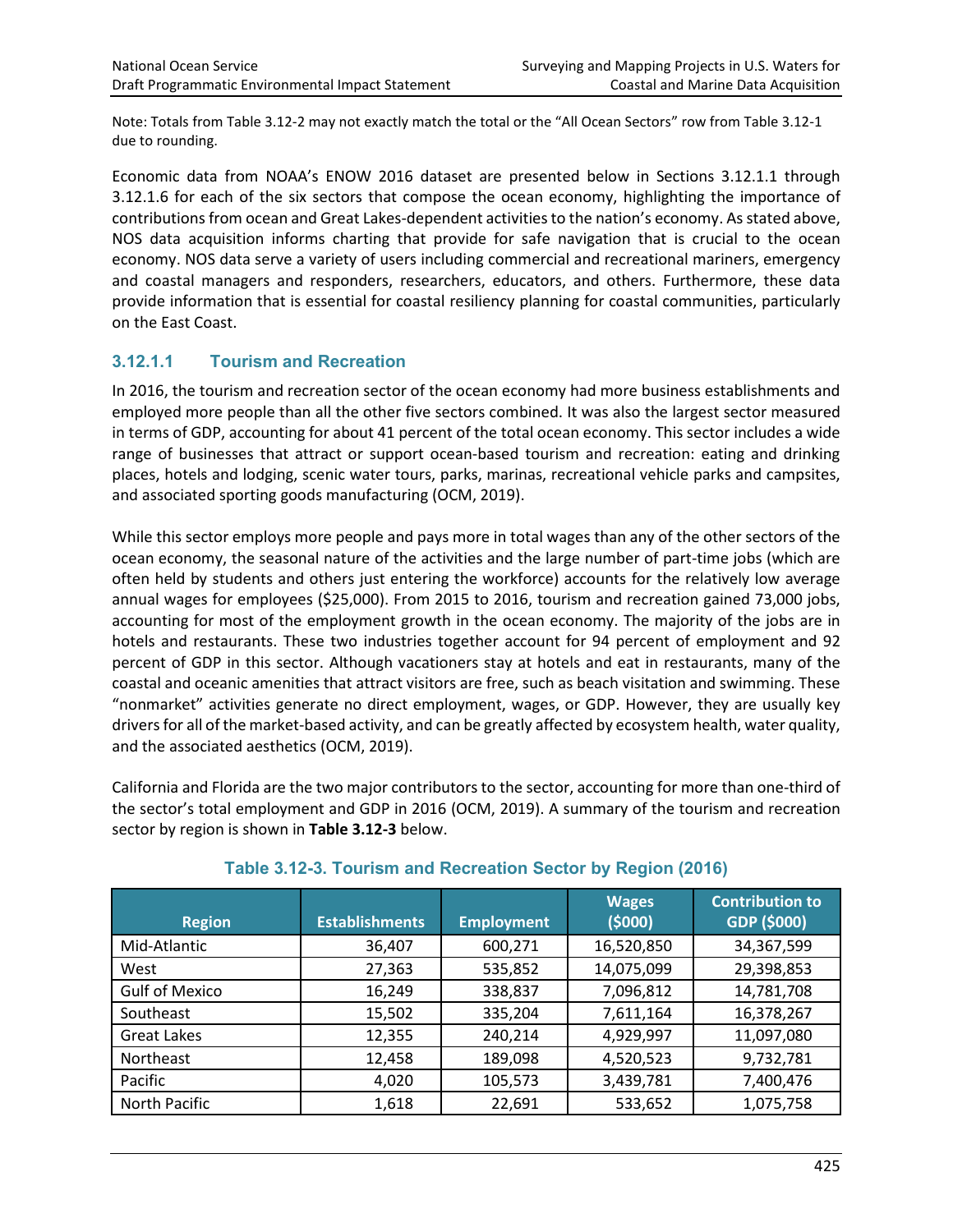| <b>Region</b> | <b>Establishments</b> | Employment | <b>Wages</b><br>(5000) | <b>Contribution to</b><br>GDP (\$000) |
|---------------|-----------------------|------------|------------------------|---------------------------------------|
| <b>Total</b>  | 125,972               | 2,367,746  | 58,727,878             | 124,232,520                           |

Source: OCM, 2016b

#### **3.12.1.2 Marine and Coastal Transportation**

The marine and coastal transportation sector includes businesses engaged in the traffic of deep-sea and intracoastal freight, marine and intracoastal passenger services, warehousing, and the manufacturing of navigation equipment. This sector accounted for 14.3 percent of the employment and 21.2 percent of the GDP of the U.S. Ocean and Great Lakes economy. About 21.5 percent of employment and 25.1 percent of GDP attributable to the sector are supported by California. The rest is distributed across the nation, concentrated around major ports (OCM, 2019). A summary of the marine and coastal transportation sector by region is shown in **Table 3.12-4** below.

| <b>Region</b>         | <b>Establishments</b> | <b>Employment</b> | <b>Wages</b><br>(5000) | <b>Contribution to</b><br>GDP (\$000) |
|-----------------------|-----------------------|-------------------|------------------------|---------------------------------------|
| West                  | 2,384                 | 127,202           | 10,398,448             | 20,053,221                            |
| Mid-Atlantic          | 2,217                 | 124,407           | 8,770,712              | 15,833,490                            |
| <b>Gulf of Mexico</b> | 1,980                 | 80,392            | 5,127,189              | 11,637,926                            |
| <b>Great Lakes</b>    | 1,231                 | 55,354            | 3,107,550              | 5,652,450                             |
| Southeast             | 1,417                 | 45,053            | 2,488,822              | 5,638,885                             |
| Northeast             | 430                   | 23,178            | 2,007,429              | 3,599,582                             |
| North Pacific         | 229                   | 2,253             | 158,625                | 393,735                               |
| Pacific               | 102                   | 3,806             | 303,100                | 687,602                               |
| <b>Total</b>          | 10,191                | 467,453           | 32,726,192             | 64,313,381                            |

#### **Table 3.12-4. Marine and Coastal Transportation by Region (2016)**

Source: OCM, 2016b

Warehousing is the largest component of this sector in terms of employment, accounting for 50 percent of total sector employment. These figures include loading, unloading, and warehousing cargo and the movement of cargo in and out of harbors, but they do not include the value of the cargo itself. The \$1.5 trillion of cargo imported or exported through U.S. ports in 2016 is suggestive of the large indirect effects of coastal ports; not only are maritime commerce and navigation linked to other ocean uses, they are also linked to land-based transportation needs (OCM, 2019). Over 82,000 vessel calls were made at U.S. ports during 2015 (USDOT, 2017). Vessels carrying cargo are becoming larger and have deeper drafts than ever before. These vessels include bulk ships carrying iron, coal, and grain for export; heavy-load vessels carrying project cargo (large, heavy, high value or critical pieces of equipment for the project they are intended for); container ships carrying general export and import cargo for markets around the U.S. and the world; and tankers carrying petroleum and other liquids used to power U.S. transportation systems and industry (OCM, 2019). Many of these goods are also transported along coastal and inland waterways, which transport approximately 15 percent of U.S. freight at the lowest unit cost of any transportation method (USACE, 2012a). Imported and exported goods account for 40 percent of U.S. foreign trade as measured by value and 69 percent as measured by weight. These effects are realized across the nation, accruing as benefits to the producers of agricultural and manufactured products that are sold in international markets and to the manufacturers and retailers whose businesses rely on imported goods (OCM, 2019).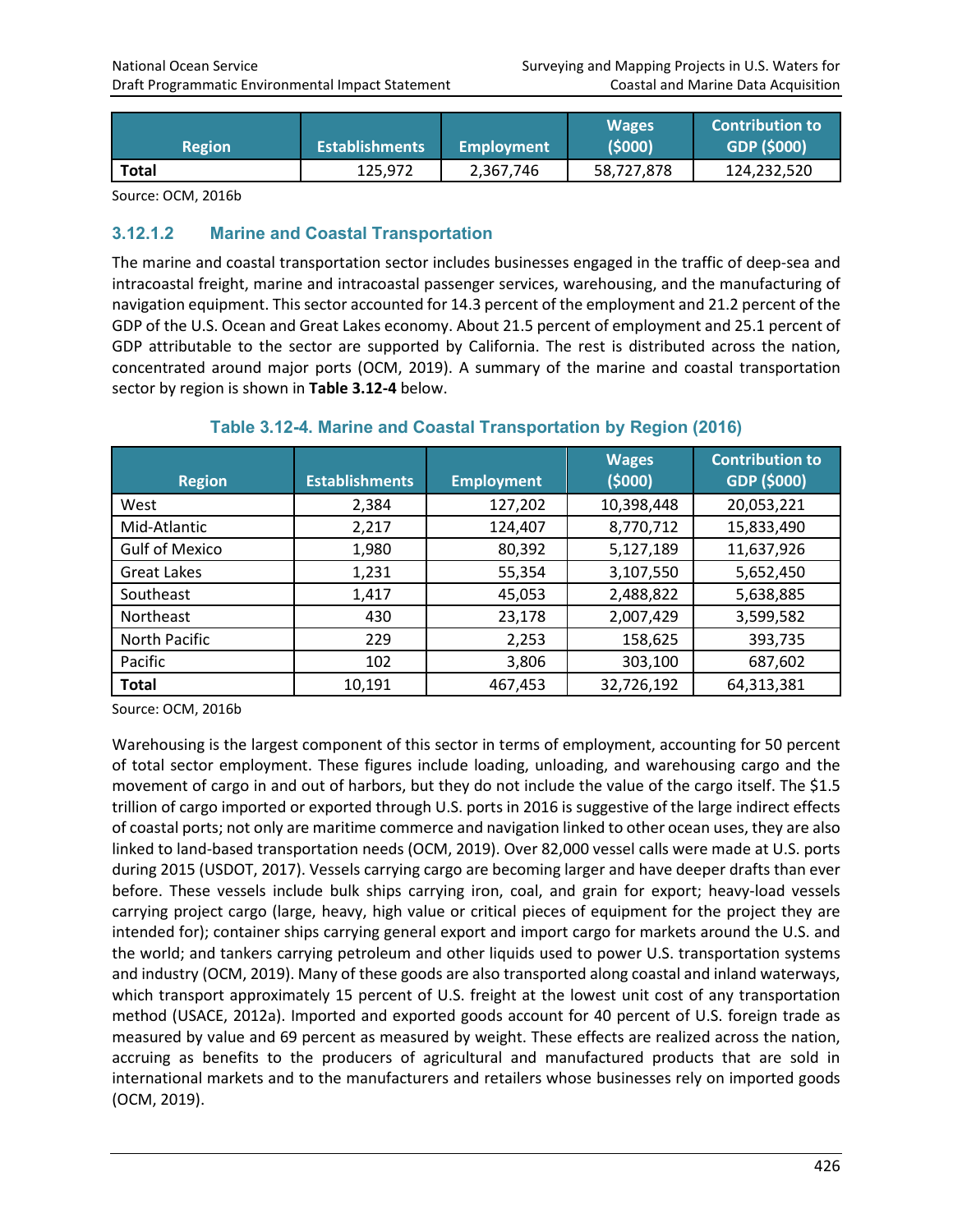# **3.12.1.3 Offshore Mineral Extraction**

Offshore mineral extraction includes oil and gas exploration and production, as well as limestone, sand, and gravel mining in the coastal and marine environment. This sector accounted for 4.1 percent of the total employment in the ocean economy in 2016, but contributed 26.4 percent of the GDP. Offshore mineral extraction is capital-intensive, requiring substantial investments in research, engineering, infrastructure, and operational equipment such as oceangoing vessels and drilling platforms. Much of the work in this sector takes place in hazardous conditions, and is one of the reasons the average annual wage per employee in this sector was \$153,000 – almost three times the national average (OCM, 2019).

Oil and gas production is the largest component of this sector and is principally located in the Gulf of Mexico, as shown below in **Table 3.12-5**. The Gulf of Mexico, both onshore and offshore, is one of the most important regions for energy resources and infrastructure. Gulf of Mexico federal offshore oil production accounts for 17 percent of total U.S. crude oil production and federal offshore natural gas production in the Gulf accounts for 5 percent of total U.S. dry gas production. Crude oil production in federal waters exceeds 1.5 million barrels/day and dry gas production is 1.2 trillion cubic feet annually. Over 45 percent of total U.S. petroleum refining capacity is located along the Gulf Coast, as well as 51 percent of total U.S. natural gas processing plant capacity (EIA, 2019a; EIA, 2019b). Oil prices fell sharply between 2015 and 2016, leading to declines in the inflation-adjusted GDP of the offshore mineral extraction sector (down 18 percent) and the ocean economy as a whole (down 7 percent).

| <b>Region</b>         | <b>Establishments</b> | <b>Employment</b> | <b>Wages</b><br>(5000) | <b>Contribution to</b><br>GDP (\$000) |
|-----------------------|-----------------------|-------------------|------------------------|---------------------------------------|
| <b>Gulf of Mexico</b> | 3,336                 | 106,792           | 17,411,920             | 70,099,694                            |
| West                  | 548                   | 9,710             | 1,030,956              | 2,930,128                             |
| Mid-Atlantic          | 318                   | 1,700             | 119,839                | 387,286                               |
| Great Lakes           | 277                   | 921               | 64,564                 | 305,312                               |
| North Pacific         | 170                   | 11,525            | 1,529,061              | 5,972,744                             |
| Southeast             | 152                   | 522               | 24,845                 | 65,239                                |
| Northeast             | 123                   | 659               | 45,198                 | 314,739                               |
| Pacific               | 11                    | 110               | 11,828                 | 45,866                                |
| <b>Total</b>          | 4,960                 | 132,007           | 20,241,667             | 80,130,037                            |

#### **Table 3.12-5. Offshore Mineral Extraction by Region (2016)**

Source: OCM, 2016b

Limestone, sand, and gravel production is generally performed in support of marine and coastal construction activities and is, therefore, widely distributed among the U.S. coastal states. Generally speaking, states with large economies and long coastlines such as California, Washington, Florida, and Texas have the greatest production of sand, gravel, and limestone (OCM, 2019).

# **3.12.1.4 Living Resources**

The living resources sector includes the commercial fishing, fish hatcheries and aquaculture, seafood processing, and seafood markets industries. The living resources sector accounted for 3 percent of the employment and 4 percent of GDP of the ocean economy in 2016 (OCM, 2019). Seafood processing converts the whole fish or shellfish harvested by fishermen or produced by aquaculture operations into the products that are sold at retail stores or restaurants. It is the largest producer in the living resources sector, accounting for 41 percent of the contribution to GDP. The seafood market industry retails fresh,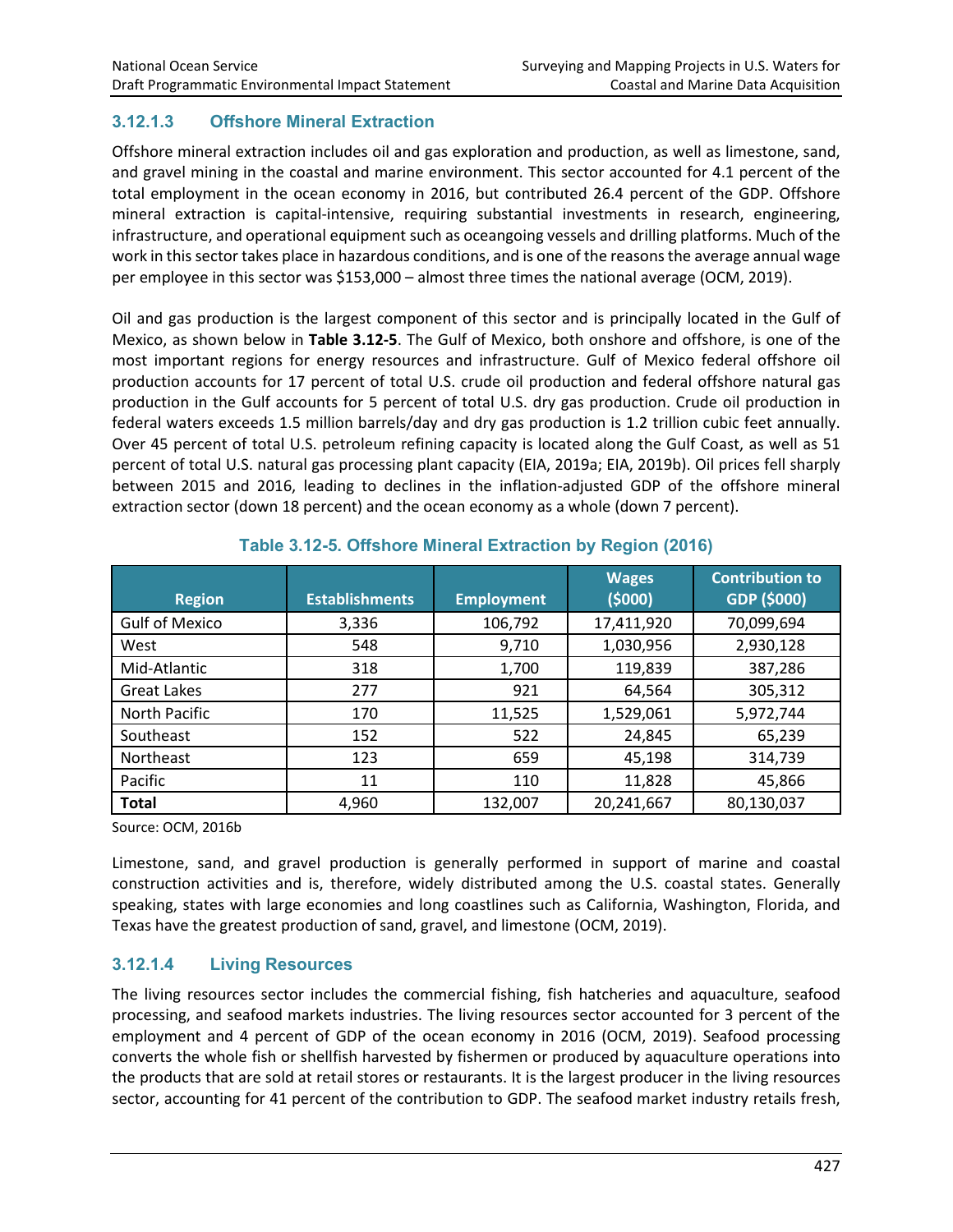frozen, and cured fish and seafood items such as tuna, salmon, lobster, and shrimp. Products are sold at various brick-and-mortar locations including independent markets, delicatessens, fishmongers, and butcher shops. Fish and seafood markets and counters operating within a supermarket are excluded from this industry, as are online sales of fish products. The seafood market industry accounts for most of the employed workers at 46 percent of the sector (OCM, 2019). In 2015, the seafood industry supported 1.2 million full-and part-time jobs and generated \$144.2 billion in sales, \$39.7 billion in income, and \$60.6 billion in value-added impacts nationwide. The seafood retail sector generated the largest employment impacts across sectors at 573,000 jobs, the largest income impacts (\$13.3 billion), and the largest valueadded impacts (\$18.2 billion) (NMFS, 2017d).

Commercial fishing can be an important component of a community's identity. Lobster, crab, oysters, and finfish are important to cultural identities from Maine to the Chesapeake Bay on the Mid-Atlantic Coast, Apalachicola Bay in Florida, and Grays Harbor in Washington. Shrimp and crawfish are an integral part of Cajun culture and Creole cuisine in Louisiana. Even seafood processing and marketing can shape cultural identities; consider the examples of Cannery Row in Monterey, California, and the Pike Place Market in Seattle, Washington (OCM, 2019). The impact of fishing and seafood in the Western, Gulf of Mexico, Mid-Atlantic, and Northeast regions' cultural identities is reflected in the number of establishments, employment, wages, and contribution to GDP (see **Table 3.12-6**).

| <b>Region</b>         | <b>Establishments</b> | <b>Employment</b> | <b>Wages</b><br>(5000) | <b>Contribution to</b><br>GDP (\$000) |
|-----------------------|-----------------------|-------------------|------------------------|---------------------------------------|
| West                  | 1,802                 | 21,654            | 1,137,858              | 2,899,629                             |
| <b>Gulf of Mexico</b> | 1,625                 | 17,117            | 590,094                | 1,943,584                             |
| Mid-Atlantic          | 1,667                 | 14,102            | 572,160                | 1,947,744                             |
| Northeast             | 1,637                 | 11,791            | 658,892                | 1,892,138                             |
| Southeast             | 855                   | 7,143             | 275,500                | 841,473                               |
| <b>Great Lakes</b>    | 451                   | 4,101             | 172,990                | 486,094                               |
| North Pacific         | 324                   | 10364             | 469,313                | 1,116,862                             |
| Pacific               | 153                   | 1,591             | 65,019                 | 165,399                               |
| <b>Total</b>          | 8,517                 | 87,869            | 3,941,825              | 11,292,923                            |

#### **Table 3.12-6. Living Resources Economy by Region (2016)**

Source: OCM, 2016b

The living resource sector relies on the health of coastal and ocean ecosystems. The sector also depends on coastal wetlands that serve as habitat, juvenile nurseries, and feeding grounds for marine fish; estuaries that are the primary habitat for oysters and other shellfish; and the open ocean ecosystems where much of the finfish harvesting occurs. The health of these ecosystems can be affected by a wide range of other activities which underscores the need for wise use, conservation, monitoring, and management of ocean and coastal resources. For example, **Figure 3.12-1** shows coastal wetlands in Alaska that serve as a nursery and rearing habitat for juvenile Pacific salmon. These "salmon factories" are crucial for maintaining the wild salmon stocks upon which the commercial salmon fishery industry in Alaska depends.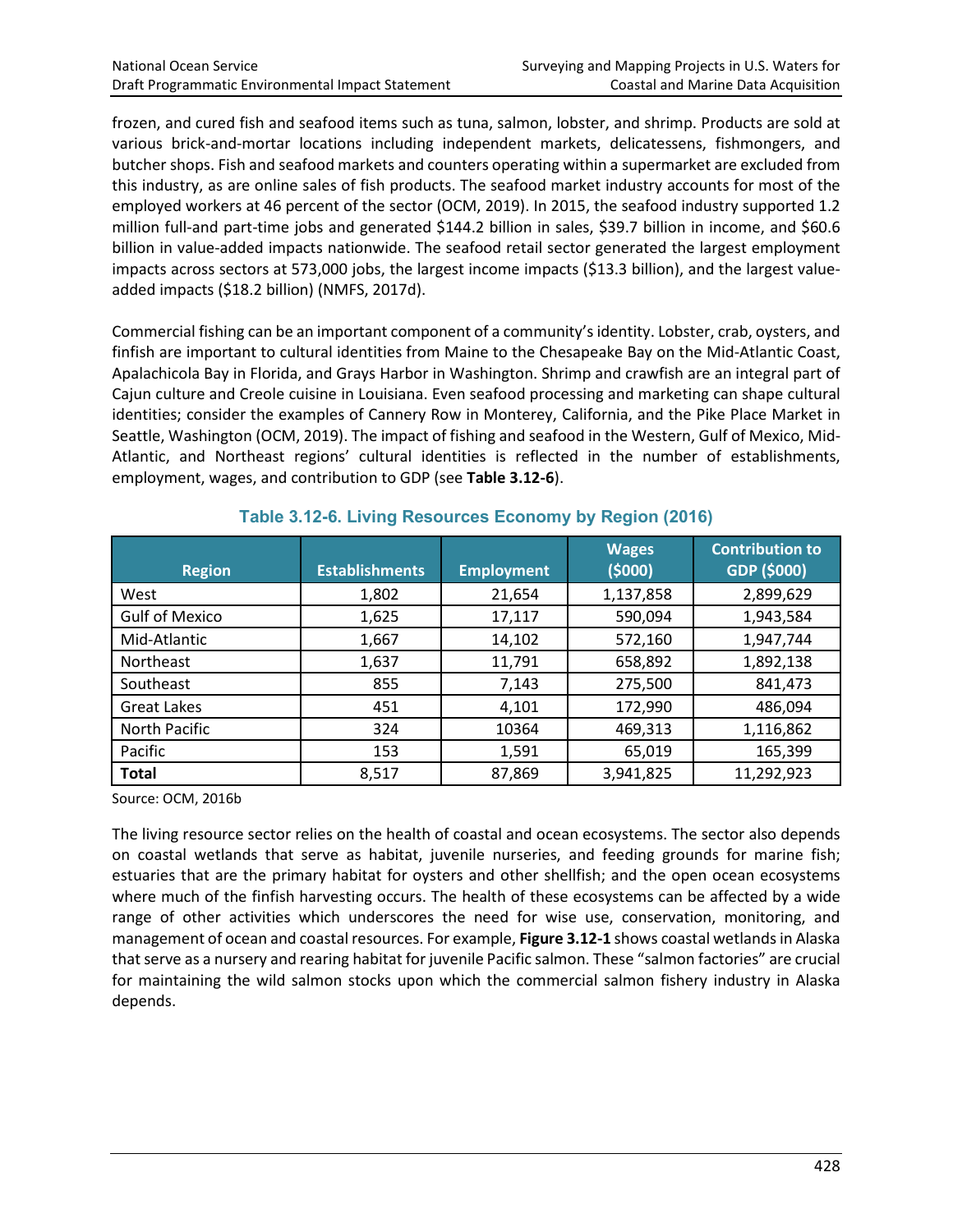

Photo Credit: Leon Kolankiewicz

#### **Figure 3.12-1. Coastal Wetland in Alaska Serves as Nursery and Rearing Habitat for Juvenile Pacific Salmon**

# **3.12.1.5 Marine Construction and Planning**

The marine construction sector accounts for heavy construction activities associated with dredging of navigation channels, beach renourishment, and pier building<sup>[5](#page-6-0)</sup>. Marine construction accounted for 1.4 percent of the employment and 2 percent of the GDP in the ocean economy in 2016. While the sector represents a small percentage of the ocean economy, it is an integral component, paying one of the highest annual average wages per employee of \$72,000, much higher than the national average of \$54,000. Furthermore, construction activities such as dredging navigation channels and renourishing beaches are vital to the marine transportation and tourism and recreation sectors (OCM, 2019).

Coastal resilience planning is an increasingly important component of marine and coastal construction. Rising sea levels and extreme weather events are constantly eroding coastlines throughout the action area. Erosion rates vary considerably from location to location and year to year, but average less than 1m (2-3 ft) annually along the Atlantic coast and over 2m (6 ft) annually in areas bordering the Gulf of Mexico (Heinz Center, 2000). Pacific coastlines tend to erode less than 0.3m (1 ft) each year, but this lower rate is

<span id="page-6-0"></span><sup>5</sup> Data for activities supporting offshore oil and gas production would normally be considered a form of marine construction. However, the underlying data on these activities are almost always suppressed because of the small number of businesses in any one area. In many cases, protecting the confidentiality of these businesses requires the suppression of the entire sector, including information for activities that could otherwise be reported. For this reason, these activities are not included in ENOW's data on the ocean economy. The effect of this omission is most prominent in the Gulf of Mexico and Alaska (OCM, 2019).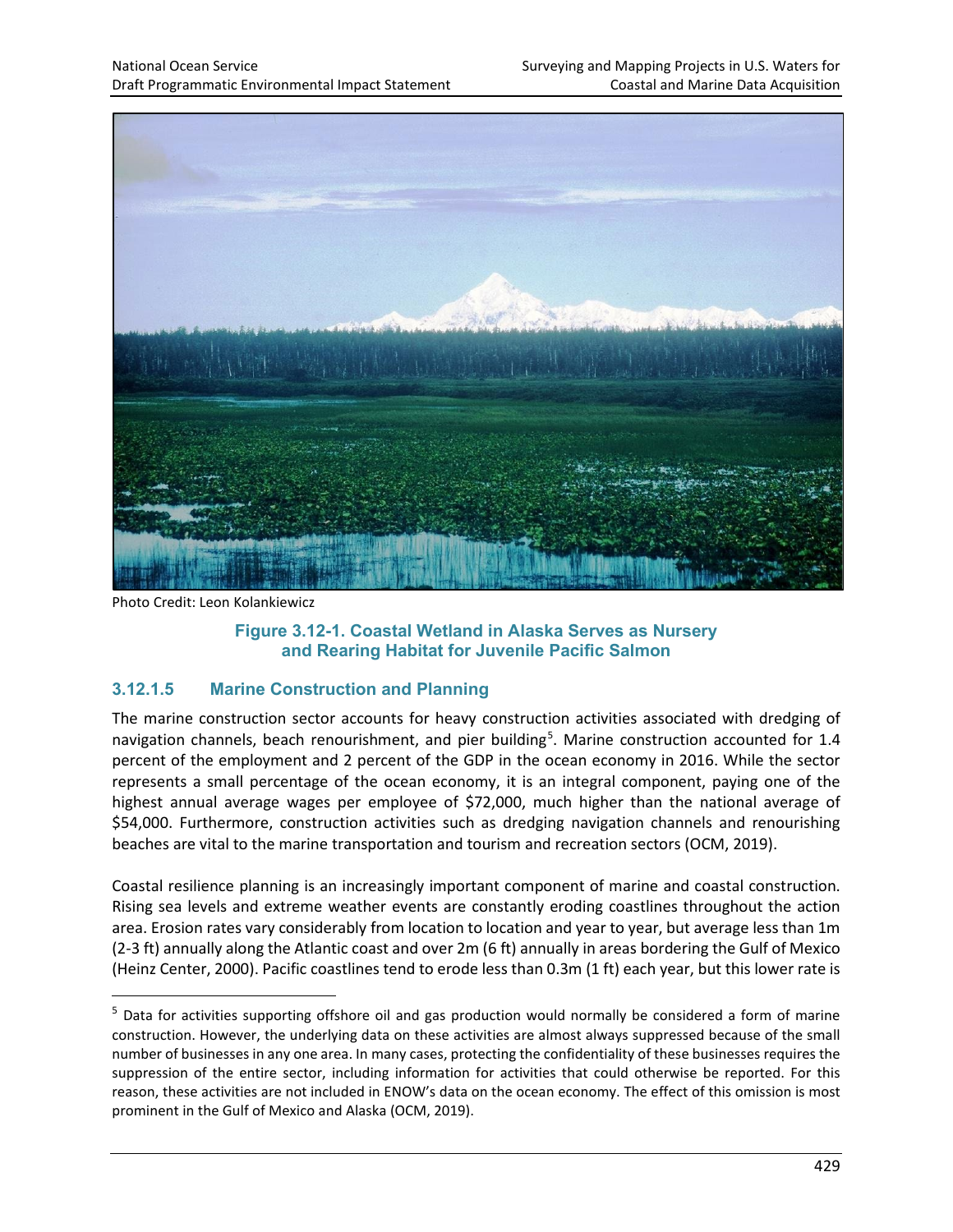primarily a result of averaging episodic cliff erosion events, which can erode over 31 (100 ft) of coastline at one time, over many years (Heinz Center, 2000). Nationwide, annual coastal erosion may be responsible for \$500 million in property loss to coastal landowners, including both damage to structures and loss of land. Approximately 87,000 homes are currently located in low-lying land or coastal bluffs that are likely to erode into the ocean by 2060. The federal government currently spends over \$150 million annually on coastal resilience enhancement, including beach nourishment and other erosion prevention measures such as structural rip-rap installation (USGCRP, 2018).

Marine construction activities occur in most regions of the U.S., but are highly concentrated in Florida, Texas, California, and Louisiana, which together in 2016 accounted for about 56 percent of the employment and about 54 percent of GDP contribution from this sector. Marine construction economics by region are shown below in **Table 3.12-7**.

| <b>Region</b>         | <b>Establishments</b> | <b>Employment</b> | <b>Wages</b><br>(5000) | <b>Contribution to</b><br>GDP (\$000) |
|-----------------------|-----------------------|-------------------|------------------------|---------------------------------------|
| West                  | 486                   | 8,653             | 784,166                | 1,569,650                             |
| <b>Gulf of Mexico</b> | 719                   | 15,904            | 1,055,460              | 1,974,990                             |
| Mid-Atlantic          | 617                   | 8,571             | 681,813                | 1,360,598                             |
| <b>Northeast</b>      | 159                   | 2,425             | 110,256                | 193,613                               |
| Southeast             | 597                   | 5,550             | 300,605                | 639,694                               |
| <b>Great Lakes</b>    | 326                   | 2,074             | 154,677                | 303,677                               |
| North Pacific         | 47                    | 354               | 35,066                 | 59,171                                |
| Pacific               | 30                    | 1,126             | 116,360                | 238,177                               |
| <b>Total</b>          | 3,053                 | 45,092            | 3,267,443              | 6,397,310                             |

#### **Table 3.12-7. Marine Construction Economy by Region (2016)**

Source: OCM, 2016b

# **3.12.1.6 Ship and Boat Building**

This sector includes the construction, maintenance, and repair of ships, recreational boats, commercial fishing vessels, ferries, and other marine vessels. The ship and boat building sector accounted for 4.8 percent of employment and 6 percent of GDP in the ocean economy in 2016. The construction, maintenance, and repair of ships in particular (as opposed to recreational boats, commercial fishing vessels, ferries, and other marine vessels) accounted for about 83 percent of the sector's employment and 84 percent of GDP (OCM, 2019).

Large shipyards are concentrated in a few locations around the country. However, boat building and repair activity is spread throughout the country, with concentrations in areas with high levels of commercial fishing and recreational boating. In 2016, Virginia contributed most to employment in this sector, accounting for 22 percent of the national total. Washington State was the largest contributor to GDP, accounting for 23 percent of the total. Kitsap County, Washington contributed more to the nation's ship and boat building sector than any other county in the U.S.; it alone accounted for about 9 percent of the employment and 18 percent of the GDP in the nation's ship and boat building sector (OCM, 2019). The number of establishments, employment, wages, and contribution to GDP are shown by region in the below **Table 3.12-8**.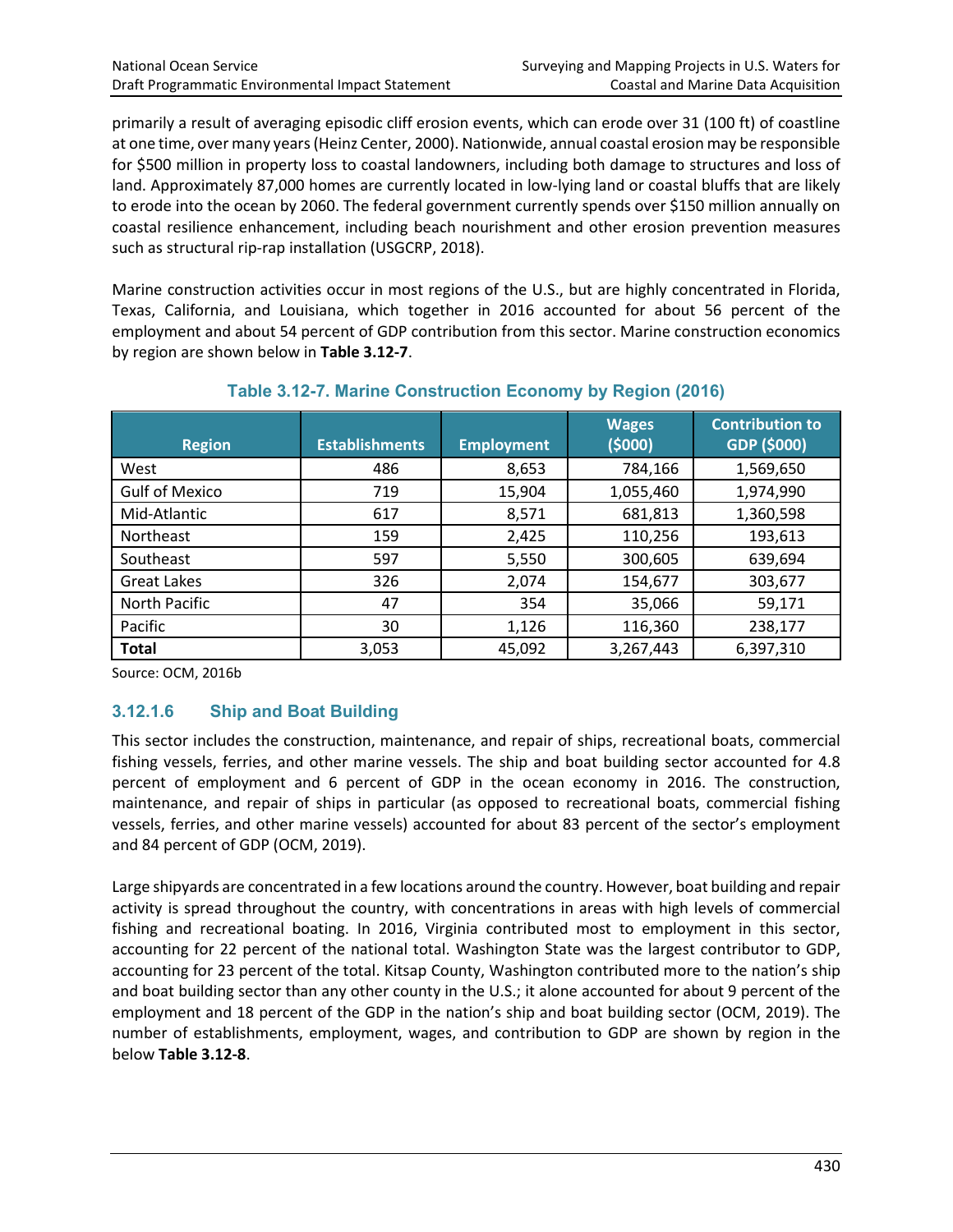| <b>Region</b>         | <b>Establishments</b> | <b>Employment</b> | <b>Wages</b><br>(5000) | <b>Contribution to</b><br>GDP (\$000) |
|-----------------------|-----------------------|-------------------|------------------------|---------------------------------------|
| West                  | 304                   | 30,044            | 2,090,809              | 5,266,522                             |
| <b>Gulf of Mexico</b> | 573                   | 37,561            | 2,225,882              | 3,737,732                             |
| Mid-Atlantic          | 173                   | 38,528            | 2,702,482              | 3,288,397                             |
| <b>Northeast</b>      | 188                   | 28,371            | 2,139,833              | 2,825,495                             |
| Southeast             | 365                   | 8,959             | 407,687                | 1,086,764                             |
| <b>Great Lakes</b>    | 81                    | 6,920             | 351,895                | 928,987                               |
| North Pacific         | 24                    | 372               | 19,147                 | 25,538                                |
| Pacific               | 22                    | 5,873             | 529,376                | 87,778                                |
| <b>Total</b>          | 1,751                 | 157,912           | 10,521,187             | 17,498,842                            |

# **Table 3.12-8. Ship and Boat Building by Region (2016)**

Source: OCM, 2016b

# **3.12.2 Environmental Consequences for Socioeconomic Resources**

This section discusses potential impacts of Alternatives A, B, and C on socioeconomic resources.

# **3.12.2.1 Methodology**

NOS activities would not substantially directly impact socioeconomic resources. The collection of oceanic data in Alternatives A, B, and C would not result in the hiring of personnel. Instead, NOS projects would support the collection of ocean data in order to provide information for a variety of users including commercial and recreational mariners, commercial and recreational fishing industries, renewable and non-renewable energy developers, emergency and coastal managers and responders, researchers, educators, and others (NERACOOS, No Date). The data collected would allow businesses and coastal economies to increase operational efficiency and reduce risks associated with oceanic activities.

As discussed in Section 3.2.2, significance criteria were developed for each resource analyzed in this Draft PEIS to provide a structured framework for assessing impacts from the alternatives and the significance of the impacts. The significance criteria for socioeconomic resources are shown in **Table 3.12-9**.

| <b>Impact</b><br><b>Descriptor</b> | <b>Context and Intensity</b>                                                                                                                                                                                                                                                                                                                                                                                                                                                                              | <b>Significance</b><br><b>Conclusion</b> |
|------------------------------------|-----------------------------------------------------------------------------------------------------------------------------------------------------------------------------------------------------------------------------------------------------------------------------------------------------------------------------------------------------------------------------------------------------------------------------------------------------------------------------------------------------------|------------------------------------------|
| Negligible                         | There would be no detectable effect on businesses and<br>employment; the recreational experience and revenue<br>from recreational expenditures; coastal economic<br>systems; or sectors of the larger Ocean and Great Lakes<br>economies in response to NOS projects and the resulting<br>data. Several coastal towns or the coastal economy of a<br>state could be impacted by NOS activities. Impacts would<br>be temporary and would last the duration of and<br>immediately after project activities. | Insignificant                            |
| Minor                              | There would be a detectable effect on businesses and<br>employment; the recreational experience and revenue                                                                                                                                                                                                                                                                                                                                                                                               |                                          |

#### **Table 3.12-9. Significance Criteria for the Analysis of Impacts to Socioeconomic Resources**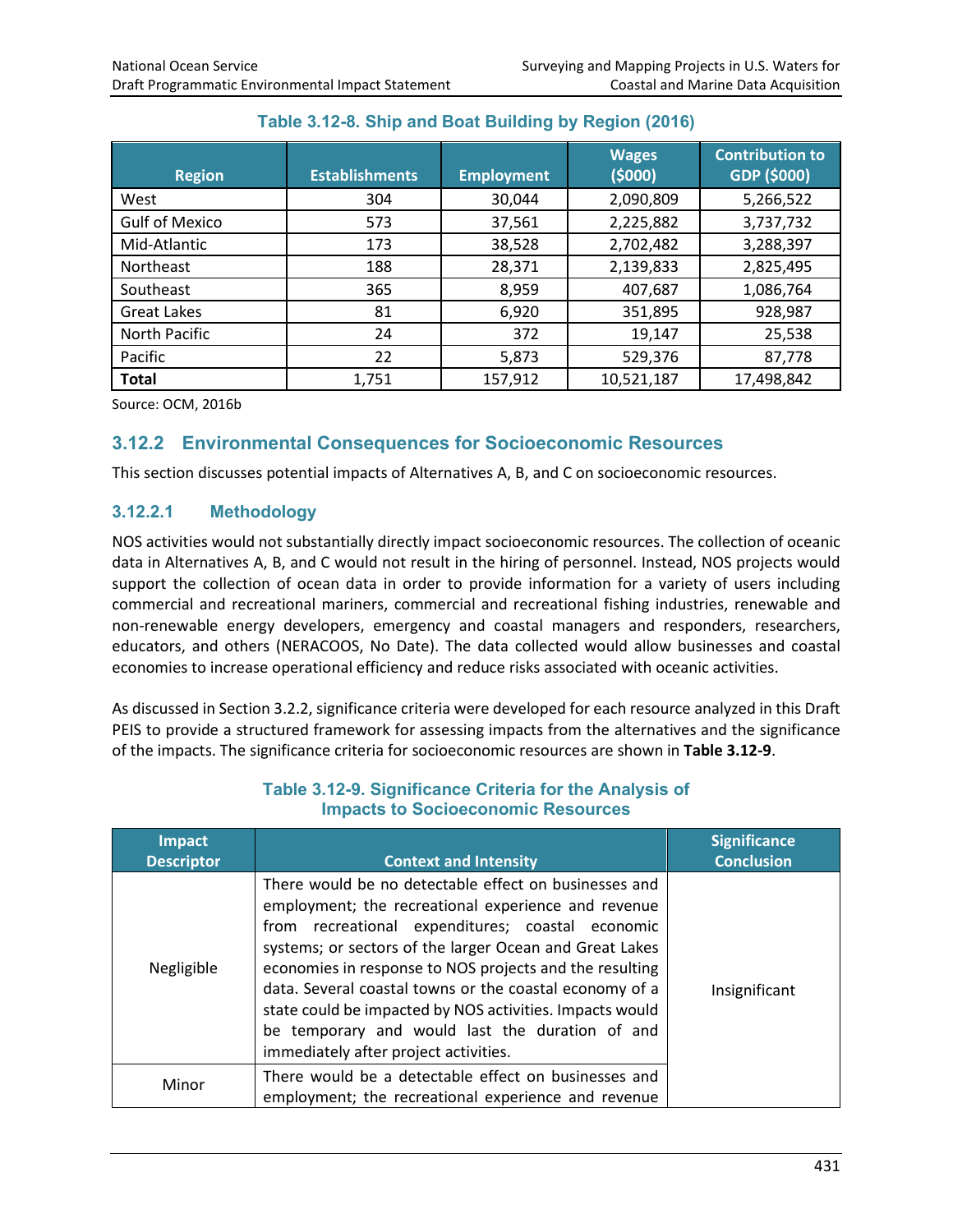| <b>Impact</b><br><b>Descriptor</b> | <b>Context and Intensity</b>                                                                                                                                                                                                                                                                                                                                                                                                                                                                                                                      | <b>Significance</b><br><b>Conclusion</b> |
|------------------------------------|---------------------------------------------------------------------------------------------------------------------------------------------------------------------------------------------------------------------------------------------------------------------------------------------------------------------------------------------------------------------------------------------------------------------------------------------------------------------------------------------------------------------------------------------------|------------------------------------------|
|                                    | recreational expenditures; coastal economic<br>from<br>systems; or sectors of the larger Ocean and Great Lakes<br>economies in response to NOS projects and the resulting<br>data. Several coastal towns or the coastal economy of a<br>state and/or the coastal economies of several states<br>could be impacted by NOS activities. Impacts would be<br>short-term and would last beyond activities, up to one<br>year.                                                                                                                          |                                          |
| Moderate                           | There would be a sizeable effect on businesses and<br>employment; the recreational experience and revenue<br>from recreational expenditures; coastal economic<br>systems; or sectors of the larger Ocean and Great Lakes<br>economies in response to NOS projects and the resulting<br>data. The coastal economies of several states and/or<br>most of or all of the coastal economies in the Exclusive<br>Economic Zone (EEZ) would be impacted by activities.<br>Impacts would be short-term and/or long-term, lasting<br>longer than one year. |                                          |
| Major                              | There would be a substantial effect on businesses and<br>employment; the recreational experience and revenue<br>recreational expenditures; coastal economic<br>from<br>systems; or sectors of the larger Ocean and Great Lakes<br>economies in response to NOS projects and the resulting<br>data. The coastal economies of several states and/or<br>most of or all of the coastal economies in the EEZ would<br>be impacted by activities. Impacts would be short-term<br>and/or long-term, lasting longer than one year.                        | Significant                              |

#### **3.12.2.2 Alternative A: No Action - Conduct Surveys and Mapping for Coastal and Marine Data Collection with Current Technology and Methods, at Current Funding Levels**

Although the survey effort under Alternative A would vary by year (see **Table 3.4-6**), the greatest number of nautical miles surveyed over the six-year period would be in the Southeast Region (over 50 percent). The survey effort in each of the other four regions are of a similar order of magnitude (approximately 10 percent in each region for each of the six years), and is slightly greater in the Alaska Region where the survey effort would be somewhat higher overall (approximately 16 percent). Additionally, survey effort in the Great Lakes would average 3,106 nm (5,752 km) annually, as compared to the remaining annual average survey effort of 550,007 nm (1,018,613 km). In general, it is expected that level of effort and overall impacts trend together (i.e., greater impacts where the survey effort is higher), but there are other factors, such as the type, location and depth of surveys, that add nuance to this trend.

# **3.12.2.2.1 Economic Benefits of Coastal and Marine Data**

NOS conducts recurring surveys throughout the action area to characterize ocean features (e.g., habitat, currents, bathymetry, marine debris). Data collected from these projects are used by NOS and other entities, both public and private, to produce charts, maps, and other hydrographic products that are relied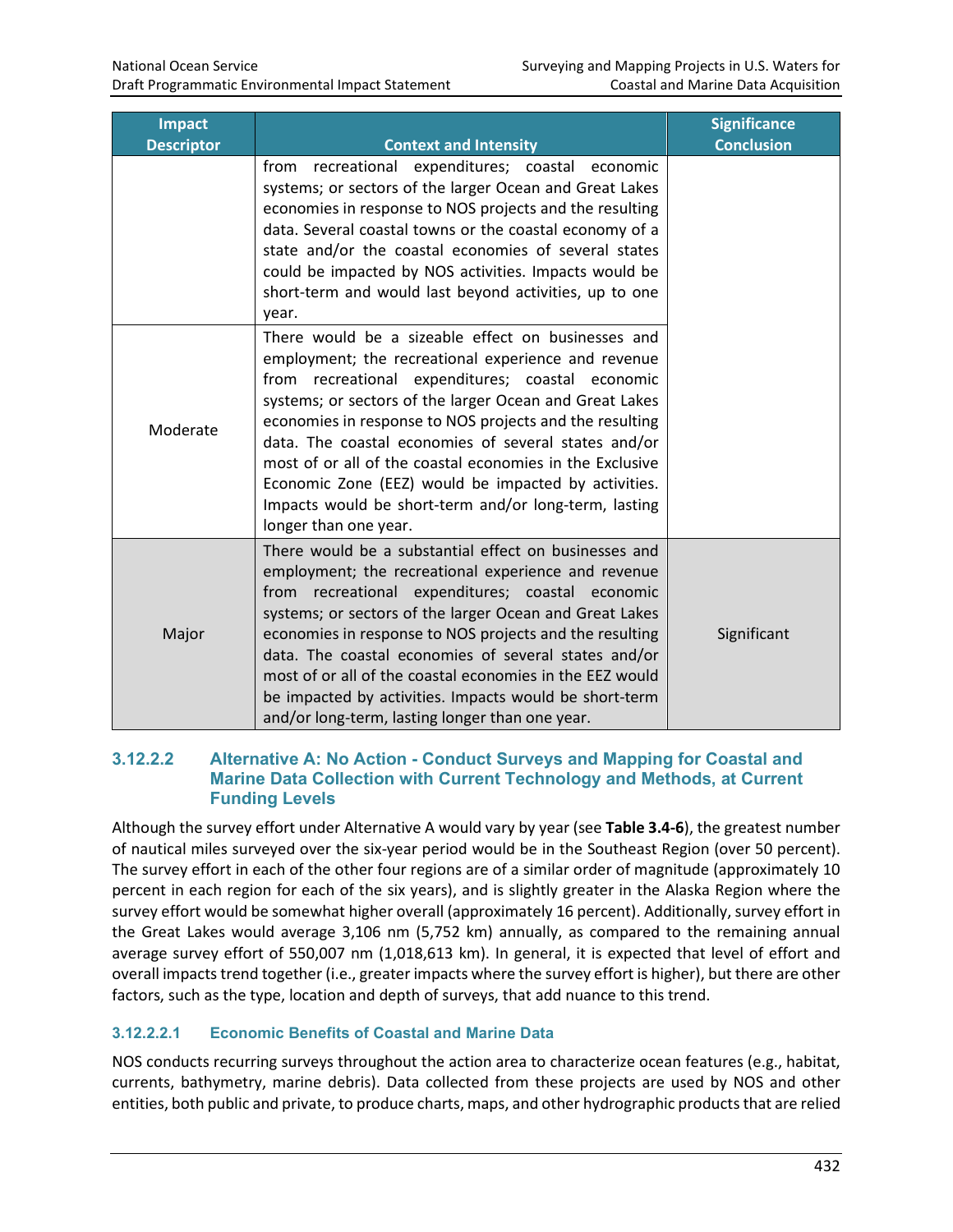upon by mariners, scientists, shipping and fishing industries, and many other users in the U.S. and beyond. Therefore, although few direct economic impacts (i.e., job creation, large capital investment) are anticipated as a result of Alternative A, the distribution and availability of data collected as a result of NOS activities could indirectly benefit ocean economy stakeholders by increasing the efficiency and risk management of ocean-related operations.

Quantifying the indirect economic benefits of increased ocean surveying and mapping data, quality, and availability is inherently difficult due to the lack of available data necessary to quantify economic impacts over the entire action area. The economic benefits of ocean surveying and mapping data are derived from the value of the information and the effects that information has on the behavior of individuals and organizations. The standard measure of these economic benefits is the value that users of the information place on it, based on their willingness to pay for such information to either enhance their uses of ocean resources or to avoid harms that may come from oceanic or atmospheric phenomena affecting individuals and organizations. The propensity of users to pay for such information is a measure of "social surplus" (i.e., the value of the information in excess of the costs of acquiring it). When such value accrues to businesses, it is referred to as "producer surplus"; when it accrues to individual users, it is "consumer surplus" (Kite-Powell et al., 2004). The economic information needed to compile estimates of both the total users of such information and the value they place on such information is only sporadically available and usually incomplete. As such, attempts to quantify these values would be highly subjective, speculative, and would not accurately represent the intensity or extent of impact across the entire action area.

Nearly all sectors of the ocean economy would benefit from the data tools and products resulting from data collection during NOS projects. Kite-Powell et al.'s 2004 "Estimating the Economic Benefits of Regional Ocean Observing Systems" evaluates the potential economic benefits that can be realized by developing and deploying enhanced data collection systems (e.g., data collection buoys) within the action area. Although NOS uses different methods than those analyzed by Kite-Powell et al. (2004) to collect data, the primary economic impacts of the alternatives would result from data products and tools developed from data collected during NOS projects and would be consistent with the resulting impacts of increased data collection described by Kite-Powell et al. regardless of the differing collection methods. As such, the results of the Kite-Powell et al. (2004) report serve as the primary basis for this economic impact analysis. The report examines five major affected economic activities, including recreational activities (e.g., boating, beach going, fishing); transportation (e.g., freight, cruise ships); health and safety (e.g., search and rescue, oil spill and hazard cleanup, property damage); energy (e.g., oil and gas development, electric generation management); and commercial fishing.

Kite-Powell et al. (2004) conducted reviews of these activities in 10 coastal regions (Pacific Northwest, California, Gulf of Mexico, Florida, Southern Atlantic coast, Mid Atlantic coast, New England/Gulf of Maine, Alaska, Hawaii, and the Great Lakes) to establish baseline economic conditions and the potential impact of improved coastal and marine data quality and availability. Benefits were estimated using a multi-phased modeling process. Baseline estimates were first calculated by conservatively assuming that total social surplus generated from increased coastal and marine data quality and availability within a specific economic sector was one percent of the total economic activity (i.e., revenues or expenditures, depending on the benefit) of the sector reported in publicly available economic data sources. This assumption reflects the likelihood that changes in consumer and producer surplus elicited by coastal and marine data are small relative to the total aggregate level of expenditures and revenues within a sector, and is standard in the estimation of economic benefits from weather and atmospheric data. The second phase of the estimation process used fine-scale economic modeling of representative regional economic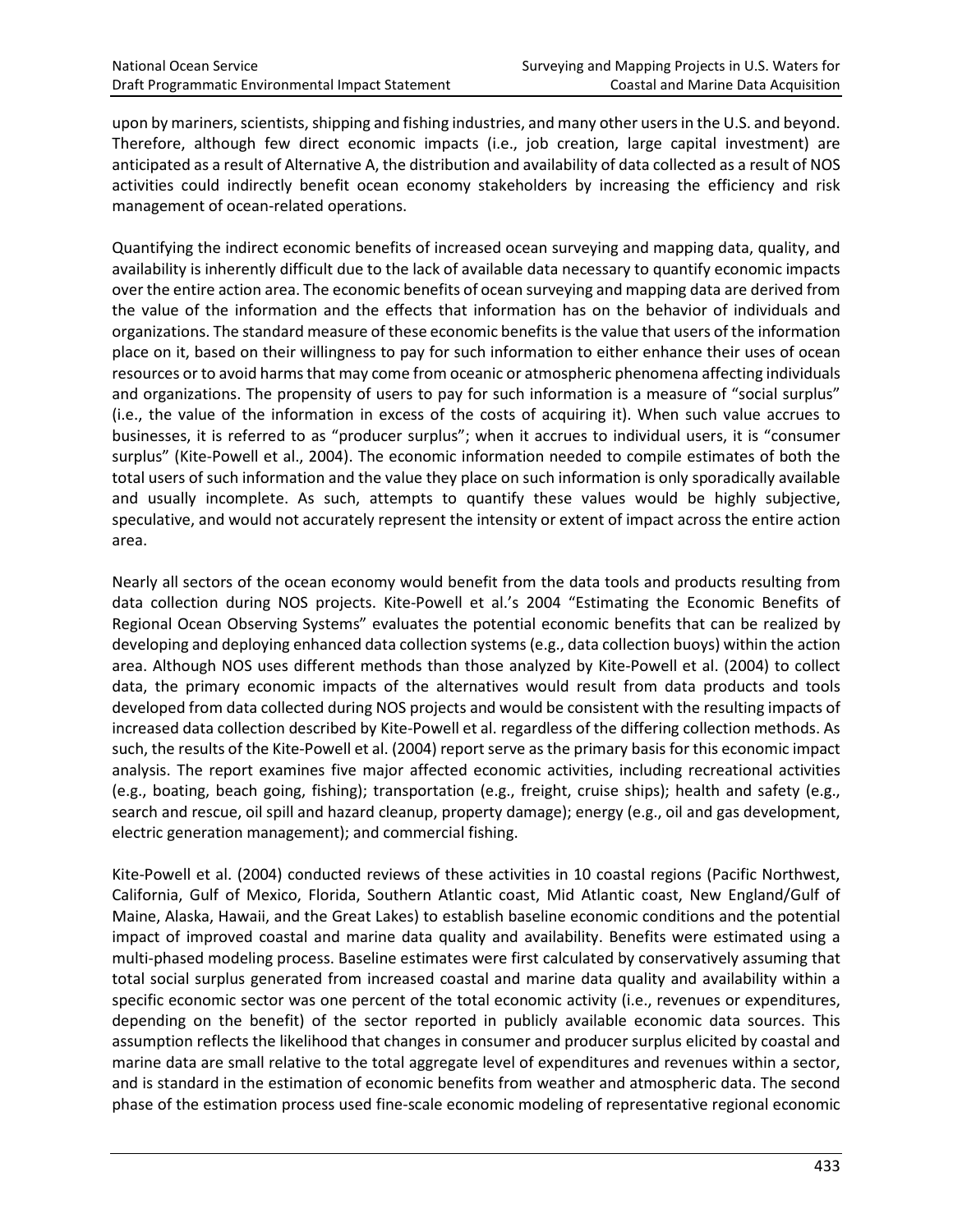activities as case studies to validate the magnitude of estimates from the first phase of modeling; the activities modelled in phase two were selected on the basis of data availability (Kite-Powell et al., 2004).

**Table 3.12-10** summarizes the potentially affected economic sectors, their predominant region(s) of influence, and descriptions of the types of indirect benefits from increased coastal and marine data, quality, and availability.

**Table 3.12-10. Summary of Benefits to Activities Affected by Coastal and Marine Data**

| <b>Activity</b>            |                                     | Region*                                                                                                                                                     | <b>Description of Benefit</b>                                                                                                                                                                               |
|----------------------------|-------------------------------------|-------------------------------------------------------------------------------------------------------------------------------------------------------------|-------------------------------------------------------------------------------------------------------------------------------------------------------------------------------------------------------------|
|                            | Search &<br>Rescue                  | Pacific Northwest, Gulf of<br>Maine, Mid Atlantic coast,<br>South Atlantic coast,<br>California, Alaska, Hawaii,<br>Florida, Great Lakes, Gulf of<br>Mexico | Costs saved to U.S. Coast Guard<br>plus value of lost lives saved; cost<br>saved to local rescue squads plus<br>value of lost lives saved; value of<br>life; avoidance of costly accidents<br>or collisions |
| Health &                   | Oil Spills                          | Pacific Northwest,<br>California, Gulf of Mexico                                                                                                            | Reductions in clean up and<br>compensation costs                                                                                                                                                            |
| Safety                     | <b>Tropical Storm</b><br>Prediction | South Atlantic                                                                                                                                              | Reduced loss of life, evacuation<br>cost, and lost tourism revenue                                                                                                                                          |
|                            | Residential<br>Property             | Florida<br>South Atlantic                                                                                                                                   | Avoided costs from earlier<br>preparation for storms; coastal<br>resilience planning                                                                                                                        |
|                            | Beach<br>Restoration                | California                                                                                                                                                  | Daily cost saving on beach<br>restoration from optimized<br>planning                                                                                                                                        |
|                            | Recreational<br>Fishing             | Pacific Northwest, Mid<br>Atlantic coast, Southern<br>Atlantic coast, Florida, Gulf<br>of Mexico, California,<br>Hawaii, Great Lakes                        | Willingness to pay for improved<br>charts and maps; increased<br>licensing and chartering<br>expenditures                                                                                                   |
| Recreational<br>Activities | Recreational<br><b>Boating</b>      | California, Gulf of Mexico,<br>Gulf of Maine, Mid Atlantic<br>coast, South Atlantic coast,<br>Alaska, Hawaii, Florida,<br>Great Lakes, California           | Willingness to pay for improved<br>charts and maps; increased<br>chartering and fuel expenditures                                                                                                           |
|                            | <b>Beaches</b>                      | Florida, Great Lakes,<br>California                                                                                                                         | Beach-related consumer<br>expenditures; increased economic<br>impact; operating cost savings;<br>increased business sales; increased<br>visitor daily values; increased<br>consumer surplus                 |
| Transportation             | Freight                             | Pacific Northwest, Gulf of<br>Maine, Mid-Atlantic coast,<br>South Atlantic coast, Alaska,<br>Florida, Great Lakes,<br>California, Gulf of Mexico            | Daily cost savings from optimized<br>route-planning                                                                                                                                                         |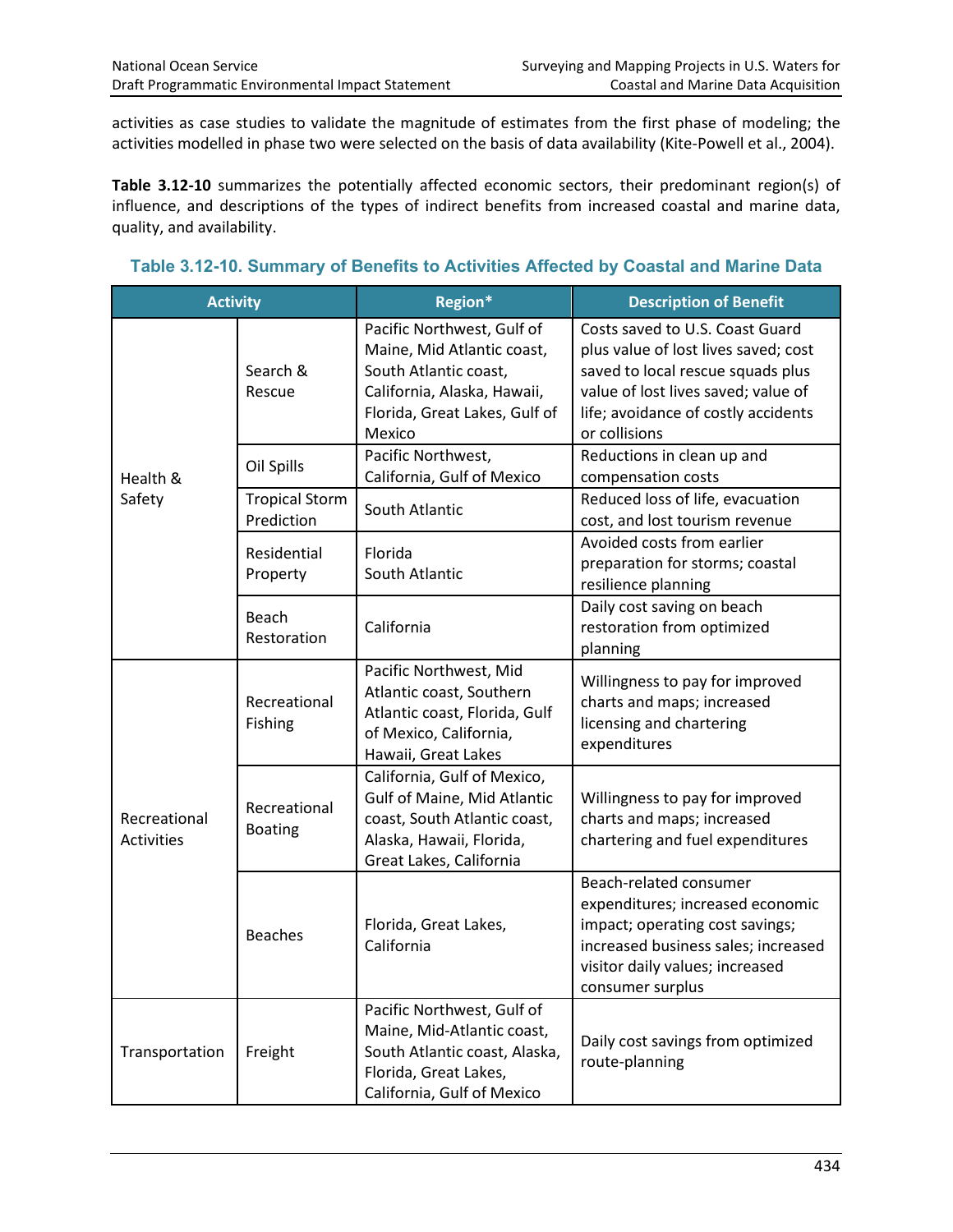| <b>Activity</b>           |                            | Region*                                                                | <b>Description of Benefit</b>                                                                                                                                                                 |
|---------------------------|----------------------------|------------------------------------------------------------------------|-----------------------------------------------------------------------------------------------------------------------------------------------------------------------------------------------|
|                           | <b>Cruise Ships</b>        | <b>Pacific Northwest</b>                                               |                                                                                                                                                                                               |
| Energy                    | Electric Load<br>Planning  | <b>Great Lakes</b>                                                     | Avoided use of most expensive<br>peak generators; operating cost<br>savings                                                                                                                   |
|                           | Oil and Gas<br>Development | <b>Gulf of Mexico</b>                                                  | Operating cost savings; increased<br>accuracy of oceanographic risks in<br>design                                                                                                             |
| <b>Commercial Fishing</b> |                            | <b>Pacific Northwest</b><br><b>Gulf of Maine</b><br>Mid-Atlantic coast | Increased landed values; total<br>regional economic impact in<br>industries dependent on living<br>resources (e.g., seafood processing,<br>retail seafood market); reduced<br>operating costs |

Source: Kite-Powell et al., 2004.

\*The regional designation of impacts reported in this table were contingent upon the availability of economic data for the region and therefore may not fully represent the overall regional influence of a given economic activity. Also note that the Gulf of Mexico region in this study excludes the west (Gulf) coast of Florida.

The Kite-Powell et al. report provides information on the general order of magnitude of economic benefits produced as a result of improved coastal and marine data quality and availability; estimates of economic activity resulting from enhanced data quality and availability can range broadly and are not meant to be a descriptive accounting of all possible economic outcomes. As such, the estimates provided in the subsequent paragraphs serve only to provide context for the general economic impacts of Alternative A. Nonetheless, Kite-Powell et al. indicate that annual benefits to recreational fishing, recreational boating, energy development and production, and commercial fishing from improved coastal and marine data quality and availability range in the hundreds of millions of dollars per year for each sector. The following sections provide descriptions of the economic impacts to each of these sectors.

# **3.12.2.2.2 Health and Safety**

Health and safety activities refer to planning and operations that contribute to the health and safety of ocean users and their property (i.e., coastal real estate, boats, or small businesses). These activities contribute to all other sectors of the ocean economy by reducing inherent risks involved with other commerce-producing maritime activities or capital (e.g., recreational boating, commercial fishing) and primarily benefit from increased data quality and availability through increased operational efficiency and risk reduction related to extreme weather events. Search and rescue operations, oil spill modeling and hazard cleanup, and reduction of property damage are anticipated to contribute an additional \$275 million to the ocean economy per year with increased ocean data quality and availability (Kite-Powell et al., 2004).

Search and rescue teams rely on bathymetric charting and mapping to establish search areas and plan rescue operations. Improving the spatial and temporal resolution of ocean data would continue to increase the likelihood of successful search and rescue operations while also reducing their cost. Successful search and rescue operations additionally contribute to the ocean economy by minimizing loss of life in the event of catastrophe, which preserves future economic contributions from saved individuals and reduces inherent risk associated with oceanic activities or employment. Improved ocean mapping would also allow ocean resource managers to more effectively predict the spread of volatile chemicals,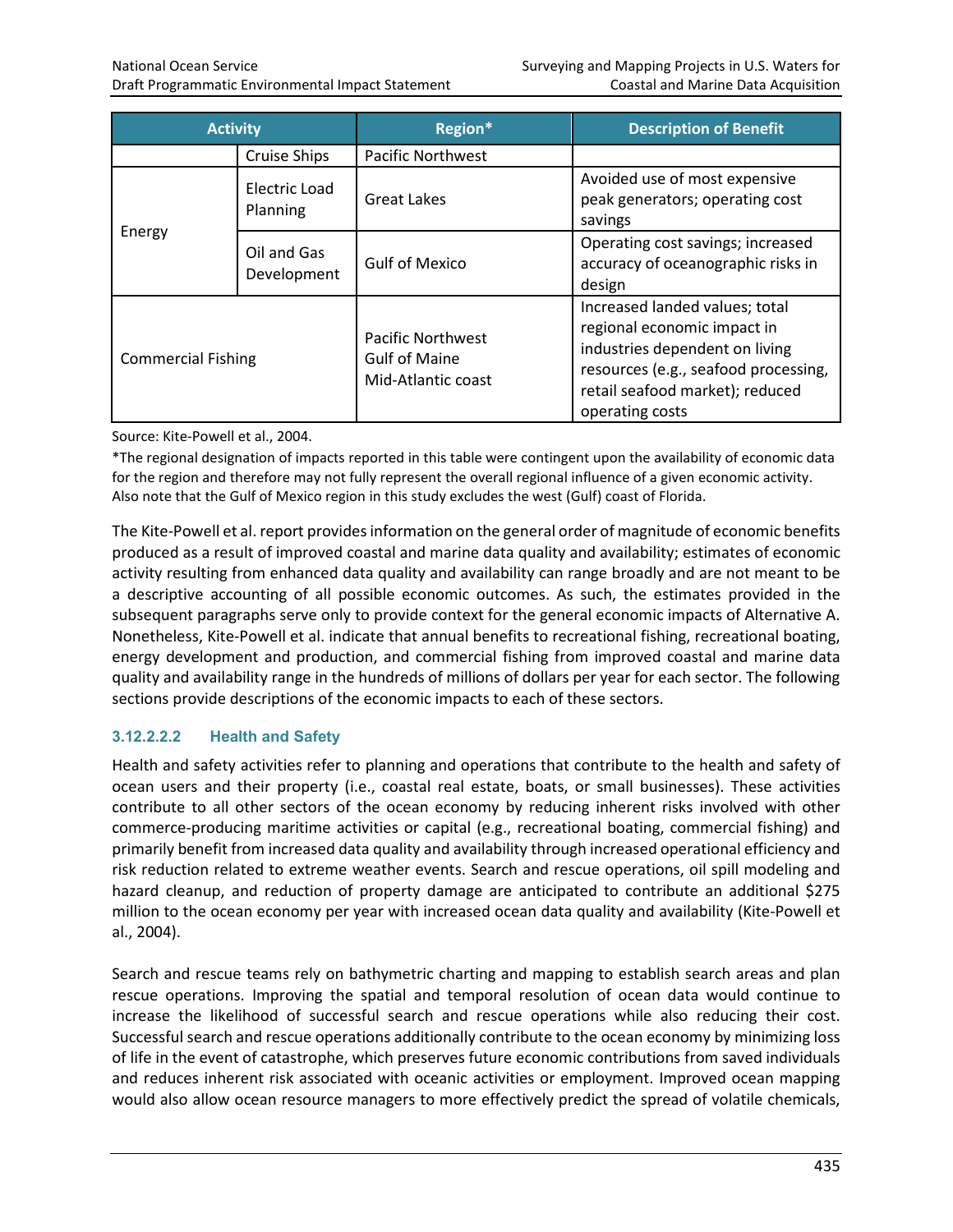such as oil, in the event of a spill, allowing for more precise targeting of response efforts and reducing the overall cost of restoration. Similarly, more precise bathymetric charting and mapping of collision hazards would allow for more optimized route planning that could reduce the occurrence of costly marine accidents; collisions and groundings accounted for 16 percent of all marine vessel insurance claims at a total cost of \$1.56 billion from 2013 to 2018 or approximately \$300 million annually (Allianz, 2018). These savings are demonstrated in the success of the PORTS system, which uses an integrated network of realtime oceanographic data collectors to aid navigation and is estimated to generate \$300 million in economic benefits annually from reducing risk and increasing the operational efficiency of vessels (NOAA, 2014).

Data collected during NOS projects would continue to reduce costs associated with recovery from extreme weather events and natural disasters. After hurricanes or other severe weather events have moved through an area, NOS would continue to survey areas of critical marine infrastructure such as ports and shipping channels to identify submerged storm debris or transported sediment that could prevent ships carrying food and medical supplies from reaching affected areas. These efforts would reduce the risk of collisions with storm debris and would increase the operational efficiency of recovery and restoration efforts.

Although no direct economic impacts (i.e., job creation, capital investment) are anticipated within the health and safety sector as a result of Alternative A, the indirect economic benefits of increased operational efficiency of rescue missions and risk reduction related to extreme weather eventsfacilitated by data collected under Alternative A would range in the magnitude of hundreds of millions of dollars and would be distributed among coastal economies throughout the action area. Furthermore, the data collected under Alternative A would be available to the public indefinitely, and indirect economic benefits resulting from its use and distribution would persist beyond the conclusion of activities. Overall, the economic impacts of ocean data procured under Alternative A on health and safety would be **indirect, beneficial,** and **moderate**.

#### **3.12.2.2.3 Recreational Activities**

Recreational activities, for the purposes of this analysis, refer to recreational consumption of ocean resources primarily through beach visitation, boating, and sport fishing. Recreational activities are a main component of the ocean economy; recreation and tourism contributed 2.4 million jobs and \$124 billion to the GDP in 2016. Increased coastal and marine data availability and quality greatly benefit the recreational activity sector by allowing stakeholders to make informed decisions about ocean resources. Beachgoing, recreational boating, and recreational fishing would be expected to increase their contribution to the ocean economy by approximately \$430 million per year with increased ocean data quality and availability (Kite-Powell et al., 2004).

. Improved Recreational boaters rely on accurate ocean charts and maps to transit ocean waters safely; improved ocean data quality would continue to allow recreational boaters to more effectively plan potential routes around prevailing winds, currents, and bathymetry. Finally, improved bathymetric data would continue to improve transit efficiency for recreational fishermen.

Although few direct economic impacts (i.e., job creation, large capital investment) are anticipated within the recreational activity sector as a result of Alternative A, the indirect economic benefits of enhanced decision-making by ocean economy stakeholders facilitated by data collected under Alternative A would range in the magnitude of hundreds of millions of dollars and would be distributed among coastal economies throughout the action area. Furthermore, the data collected under Alternative A would be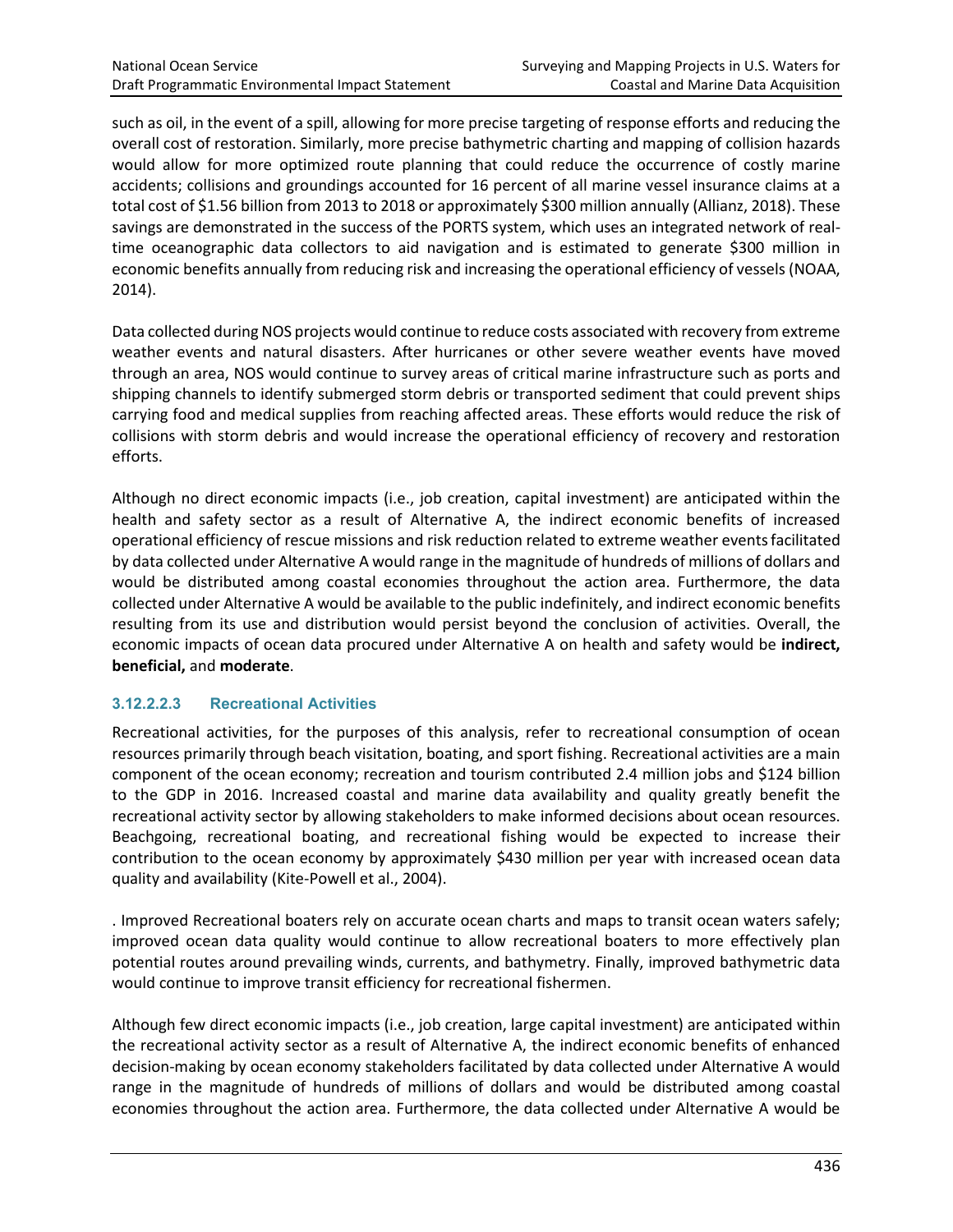available to the public indefinitely, and indirect economic benefits resulting from its use and distribution would persist beyond the conclusion of activities. Overall, the economic impacts of ocean data procured under Alternative A on recreational economic activity would be **indirect, beneficial,** and **moderate**.

#### **3.12.2.2.4 Transportation**

Transportation activities refer to the transit of goods and passengers throughout the EEZ and are a substantial component of the ocean economy, contributing 467,000 jobs and \$64 billion to the GDP. Transportation activities benefit from increased data quality and availability primarily through improving operational efficiency of vessel transit. The transportation of freight and the transportation of passengers via cruise ships are expected to increase their contribution to the ocean economy by approximately \$127 million per year with increased ocean data quality and availability (Kite-Powell et al., 2004).

The primary benefit of increased ocean data to the transportation sector is enhanced route-planning capabilities. Improved charts, maps, and bathymetry resulting from data collected during NOS projects would continue to allow ship crews and decision-makers to plan transit routes more efficiently, avoiding costs associated with longer routes and delays. However, it is important to note that much of the navigationally important part of the action area has been previously surveyed, and ocean data collected under Alternative A are not expected to open a substantial number of novel transit routes or shipping lanes. NOS data collection efforts in the Alaska region could potentially yield a small number of novel shipping routes in areas previously restricted by sea ice, but the economic impact of these routes is difficult to estimate given the current lack of mapping coverage and underlying risks of arctic maritime navigation (NOS, No Date-b). As such, the increased ocean data quality and availability resulting from Alternative A would primarily increase the efficiency of existing routes as opposed to discovering new routes. Nonetheless, the current operating performance efficiency of maritime shipping is low when compared to other industries (Panayides et al., 2011) and improved route planning could have a substantial marginal impact on the overall efficiency of the industry.

Although no substantial direct economic impacts (i.e., job creation, large capital investment) are anticipated within the transportation sector as a result of Alternative A, the indirect economic benefits of enhanced route-planning capabilities and daily cost savings stemming from the data collected by NOS would range in the magnitude of hundreds of millions of dollars and would be distributed among coastal economies throughout the action area. Furthermore, the data collected under Alternative A would be available to the public indefinitely and indirect economic benefits resulting from its use and distribution would persist beyond the conclusion of activities. Overall, the economic impacts of ocean data procured under Alternative A on transportation would be **indirect, beneficial,** and **moderate**.

#### **3.12.2.2.5 Energy**

Energy-related activities, for the purposes of this analysis, refer to the development and distribution of energy resulting from ocean resources and contributed 132,000 jobs and \$80 billion to the GDP in 2016. These activities primarily benefit from increased ocean data quality and availability by increasing the operational efficiency of energy planning and more precise targeting of potential oceanic oil and gas resources. The predominant oceanic energy activities, electric load planning and oil and gas development, would likely contribute an additional \$70 – \$138 million to the ocean economy per year with increased ocean data quality and availability (Kite-Powell et al., 2004).

Increased precision and resolution of bathymetric data resulting from NOS data collection would reduce the uncertainty and risk associated with oceanic oil and gas development as well as the operating costs of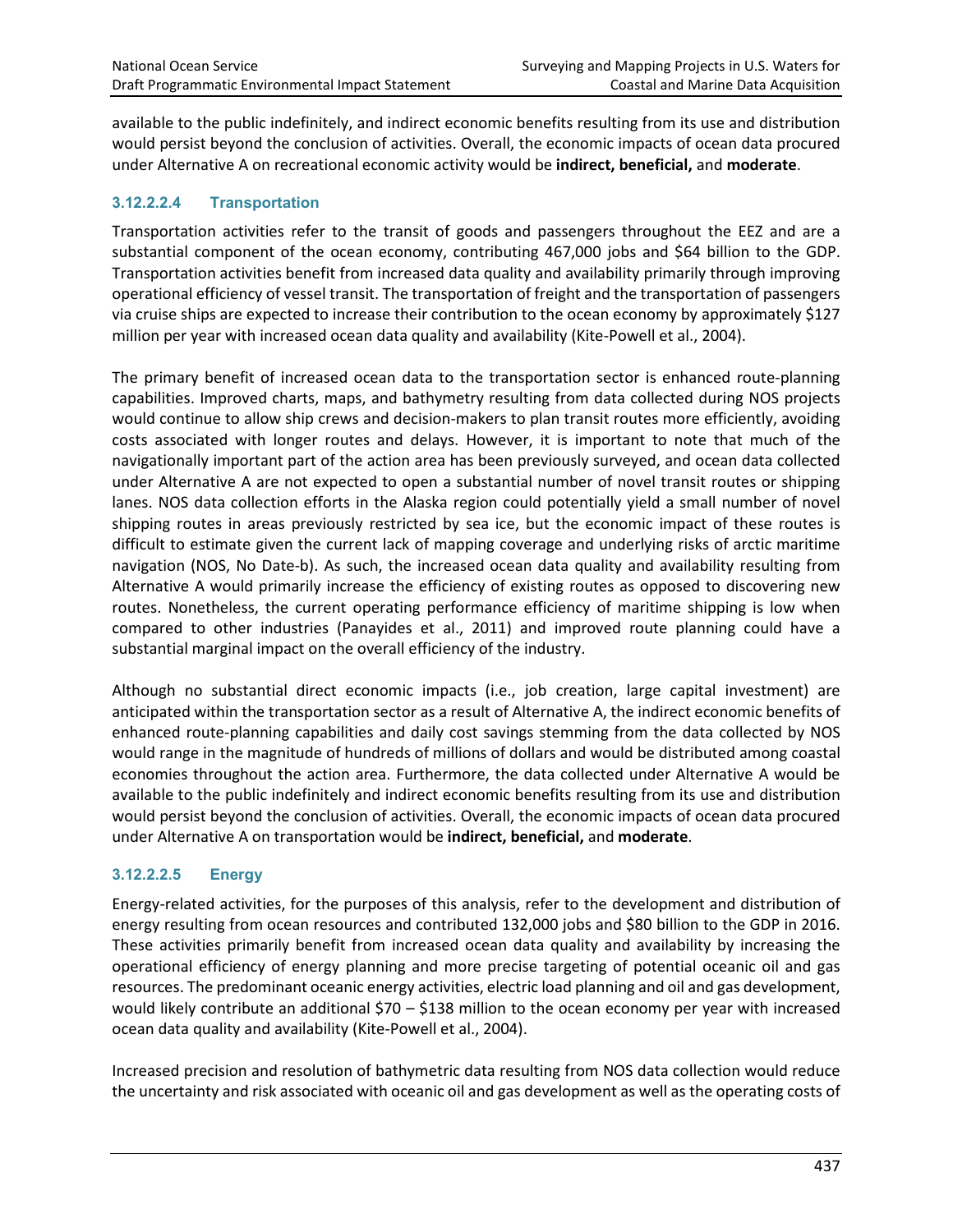existing energy infrastructure. Risk reduction also allows for greater levels of investment in the development of oceanic oil and gas resources, which spurs economic activity in coastal regions through job creation and revenues from employees. However, it is important to note that NOS projects and activities would not specifically identify or quantify offshore oil and gas resources; doing so is outside of the scope of this analysis and is typically accomplished by private companies using proprietary equipment and methodologies.

Although no direct economic impacts (i.e., job creation, large capital investment) are anticipated within the energy sector as a result of Alternative A, the indirect economic benefits of increasing the operational efficiency of energy planning and more precise targeting of potential oceanic oil and gas resources facilitated by data collected under Alternative A would range in the magnitude of tens or hundreds of millions of dollars and would be distributed among coastal economies throughout the action area. Furthermore, the data collected under Alternative A would be available to the public indefinitely, and indirect economic benefits resulting from its use and distribution would persist far beyond the conclusion of activities. Overall, the economic impacts of ocean data procured under Alternative A on energy-related activities would be **indirect, beneficial,** and **moderate**.

# **3.12.2.2.6 Commercial Fishing**

Commercial fishing refers to the harvest of living ocean resources for market and is a critical component of the ocean economy; in 2016 the living resource sector provided nearly 90,000 jobs and \$11 billion to the GDP. With increased ocean data quality and availability, commercial fishing activities are expected to increase their contribution to the ocean economy by over \$500 million (Kite-Powell et al., 2004).

Commercial fishermen rely on marine charts, maps, and bathymetry information that are updated using data collected during NOS projects. These data products are used to select potential fishing locations and plan transit routes. Improving the spatial and temporal resolution of these data products would continue to increase the landed values of fish and reduce risks of unsuccessful voyages, particularly in fisheries with short seasons and limited fishing grounds such as the Alaskan salmon fishery. These benefits are especially important to small, independent fishing operations with limited cash reserves and coastal fishing communities with local economies largely dependent on the commercial fishing industry. Improved data collection would also continue to increase the efficiency of route planning, thereby reducing the operational costs of fishing vessels while increasing the safety of crew members.

Although no direct economic impacts (i.e., job creation, large capital investment) are anticipated within the commercial fishing sector as a result of Alternative A, the indirect economic benefits of increased landed values and operating cost reductions facilitated by data collected under Alternative A would range in the magnitude of hundreds of millions of dollars and would be distributed among coastal economies throughout the action area. Furthermore, the data collected under Alternative A would be available to the public indefinitely, and indirect economic benefits resulting from its use and distribution would persist beyond the conclusion of activities. Overall, the economic impacts of ocean data procured under Alternative A on commercial fishing would be **indirect, beneficial,** and **moderate**.

#### **3.12.2.2.7 Overall Economic Impacts of Alternative A**

Data collected under Alternative A would continue to improve the quality and quantity of ocean data and related data products, including marine charts, maps, and hydrographic models of ocean conditions. These data and data products would contribute to the ocean economy indirectly, primarily by increasing operational efficiency and reducing risks associated with using ocean resources in a variety of economic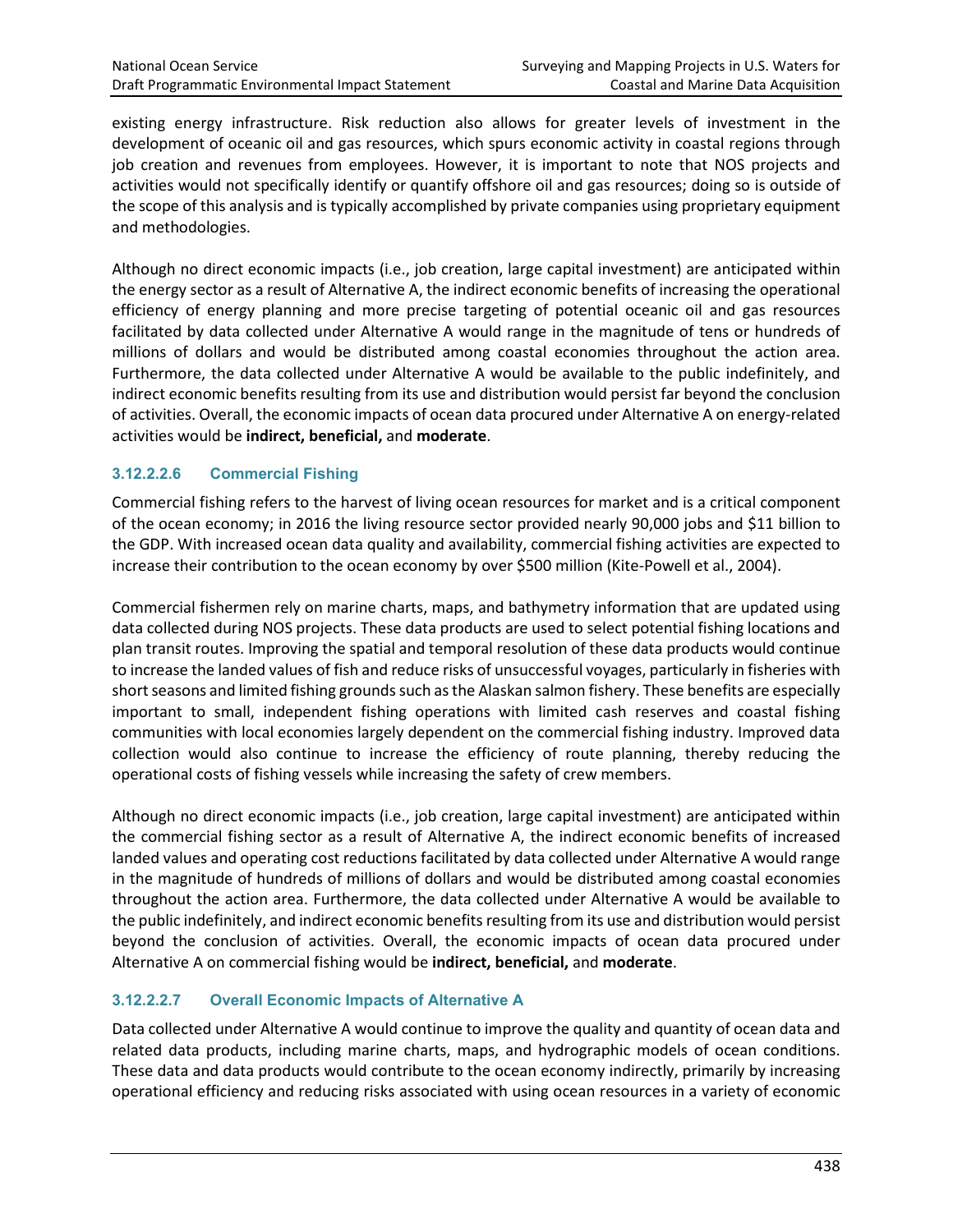sectors (e.g., route-planning, fishing ground selection, targeting of oil and gas resources, closing/opening recreational areas). Indirect economic benefits would likely range in the magnitude of hundreds of millions of dollars for each sector, although it is important to note these estimates are broadscale and contingent on assumptions of data use and availability. Benefits would be most pronounced in the recreational, commercial fishing, and health and safety sectors of the ocean economy; the energy and transportation sectors would also indirectly benefit from data collected under Alternative A, but to a lesser extent. Overall, Alternative A would have an **indirect, beneficial**, and **moderate** impact on the ocean economy.

#### **3.12.2.3 Alternative B: Conduct Surveys and Mapping for Coastal and Marine Data Collection with Equipment Upgrades, Improved Hydroacoustic Devices, and New Tide Stations**

Under Alternative B, all of the activities and equipment operations proposed in Alternative A would continue but at a higher level of effort, although the percentage of nautical miles covered by project activities in each region would be the same as under Alternative A. As under Alternative A, the greatest number of nautical miles surveyed over the six-year period would be in the Southeast Region (over 50 percent). The survey effort in each of the other four regions are of a similar order of magnitude (approximately 10 percent in each region for each of the six years), and is slightly greater in the Alaska Region where the survey effort would be somewhat higher overall (approximately 16 percent). Additionally, survey effort in the Great Lakes would average 3,416 nm (6,327 km) annually, as compared to the remaining annual average survey effort of 605,008 nm (1,120,475 km). In general, it is expected that level of effort and overall impacts trend together (i.e., greater impacts where the survey effort is higher), but there are other factors, such as the type, location and depth of surveys, that add nuance to this trend.

Project activities under Alternative B would take place in the same geographic areas and timeframes as under Alternative A; however, Alternative B would include a larger number of activities and projects, and thus nautical miles traveled, than Alternative A. Overall, there would be an additional 331,868 nm (614,619 km) of survey effort under Alternative B as compared to Alternative A. The types and mechanisms of impacts would remain the same in Alternative B as discussed for Alternative A; ocean data collected under Alternative B would be used by other entities to create data products to increase the operational efficiency and reduce inherent risks of the oceanic industry. Since these impacts are largely indirect in nature and data collected would be available to a wide variety of users throughout the action area, the resulting impacts would not necessarily be geographically correlated with the collection of data. Therefore, the difference between the two alternatives is primarily a matter of scale with an increased activity level, although distributed unevenly among the different types of activities, leading to a corresponding, incremental increase in effects under Alternative B as compared to Alternative A.

As such, the economic benefits of impacts of Alternative B would be the same or slightly, but not appreciably, larger than those discussed above under Alternative A. Overall, the economic impacts of Alternative B on the ocean economy would be **indirect, beneficial,** and **moderate**.

# **3.12.2.4 Alternative C: Upgrades and Improvements with Greater Funding Support**

Under Alternative C, all of the activities and equipment operation proposed in Alternatives A and B would continue but at a higher level of effort, although the percentage of nautical miles in each region would be the same as under Alternatives A and B. In addition, there would be an overall funding increase of 20 percent relative to Alternative B, thus the level of survey activity would increase further. As under